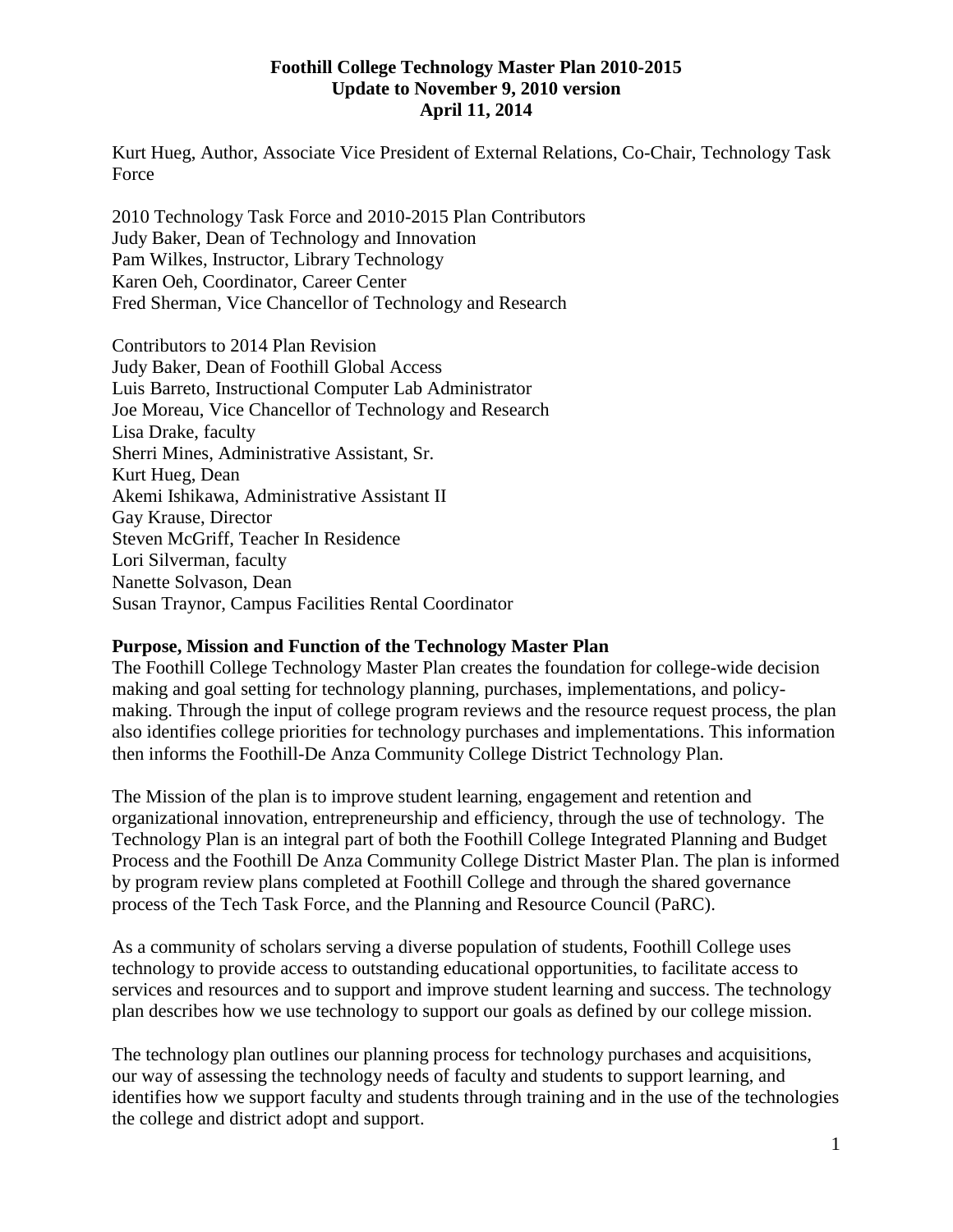Understanding that predicting future technology needs is an imprecise science due to the quickly changing nature of the industry, we endeavor through this plan to position ourselves to meet the needs of the future, in terms of emerging trends and new technology.

# **Vision and Goals for 2010-2015**

Foothill College begins its technology plan with the following vision and goals for 2010-2015. Understanding that this plan is intended to provide a general framework for defining institutional planning and organization around technology, we seek outcomes that improve student learning and improve our overall college operations. Through the processes and activities outlined in this plan, we seek to accomplish the following goals in the next five years:

# **Technology Goals for Foothill College 2010-2015:**

- Deploy technology to create a more dynamic learning environment;
- Meet students' expectations for access to informational resources, the Internet and support for computing devices;
- Provide high-quality learning environments supported by technology
- Reach the leading edge of higher educational computing and technology deployment to support students;
- Offer the highest quality online learning tools/systems for students and faculty;
- Ensure all students have access to technology to provide student equity in the learning environment.

# **Executive Summary**

The Foothill College Technology Master Plan 2010-2015 defines how technology is integrated with college-wide planning processes, how the college makes decisions around technology purchases and implementations and how the college uses technology as part of a high-quality learning environment, to support student achievement and student success. This plan is a component of the Foothill College Educational Masterplan, and of the Foothill-De Anza Community College District Educational Technology Services (ETS) Master Plan.

- 1. Introduction: Foothill's goal of leadership in technology innovation in higher education and vision for the role of technology in supporting an innovative and inspiring learning environment for students--Our past accomplishments, current initiatives and goals for the future.
- 2. The integration of technology planning and decision making into the Foothill Strategic Planning Process--The Tech Task Force and its role in the integrated planning model at Foothill College. How program review and institutional planning form the basis of college priorities for technology implementations, acquisitions and initiatives. The role of the District technology organization and how it supports college activities, and how the college interacts with and informs district priorities.
- 3. Technology and its Role in Supporting Student Learning at Foothill College. Distance Education and the Foothill Global Access program.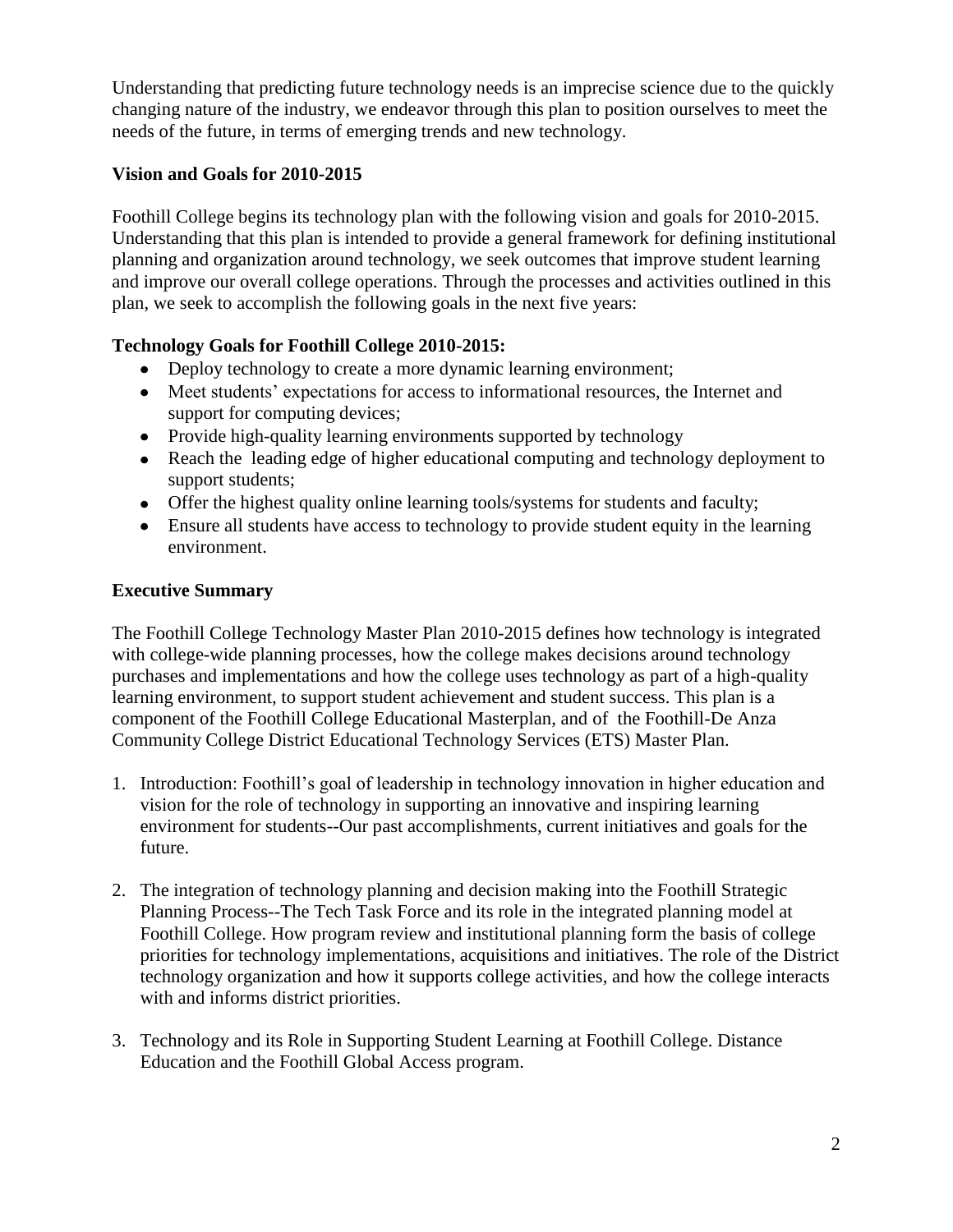- 4. Infrastructure and Organization: How Foothill creates and maintains a technology infrastructure that is consistent, safe, and reliable.
- 5. Training: how Foothill and the District technology organizations train its students, faculty and staff on the technology it supports.
- 6. Assessment: How Foothill College ensures that technology needs of students, faculty and staff are identified and met through surveys, program planning, SLOs, AUOs and other methods.
- 7. Priorities and Positioning for the Future: A brief overview of current project priorities and how we position our college to meet the needs of the future.

# **1. Introduction and History**

Since its founding in 1957 with the mission of "Educational Opportunity for All", Foothill College has sought to create a new standard in community college higher education. Located in the heart of Silicon Valley, several miles from Stanford University and techno-historical sites such as the Palo Alto garage where Bill Hewlett and Dave Packard founded HP in 1939, Foothill College has always included technology as an integral part of the learning and teaching environment. In 1995, Foothill College faculty member Michael Loceff, authored the first online class taught in the California community colleges, Programming in C++. Later, Loceff would help create Foothill's own course management system, Etudes (Easy To Use Distance Education System).

Through the support and innovation of Foothill faculty members, Foothill quickly became the Bay Area leader among community colleges offering online classes. Under the leadership of President Bernadine Fong, Foothill continued to innovate in course management system, in 2003 entering into a partnership in the Sakai Project with Stanford University, an open source course management platform. Foothill online classes were migrated in 2005 from Etudes Classic to Etudes-NG (Sakai platform), providing a new level of support and service to faculty and students. Under the leadership of Dean of Technology and Innovation Judy Baker, Foothill continues to offer the most robust selection of online classes among Bay Area community colleges, and through the support of the Hewlett Foundation, has emerged as a national leader in the support and development of open education resources, commonly known as open-source textbooks.

Measure C: In 2006, voters in the Foothill-De Anza Community College District approved Measure C, a \$490 million bond to support new construction, renovation, and funds to upgrade district technology. The bond funds have enabled Foothill and De Anza to meet the needs of students, faculty and staff in terms of classroom technology, personal computing and technological infrastructure, in a way it never could before. As part of this funding, in 2009-10 the Foothill-De Anza Community College District was able to replace its aging enterprise resource program SIS+, with Banner, an ERP product offered by Sunguard Higher Education. The Banner implementation process continued in Fall 2010, with new registration, finance, human resource and portal systems being implemented.

In 2010, Foothill College was well positioned to meet the needs of the future as it looked to the completion of its wireless network across campus, the renovation of classrooms not completed under Measure E, the construction of the new Physical Sciences and Engineering Complex that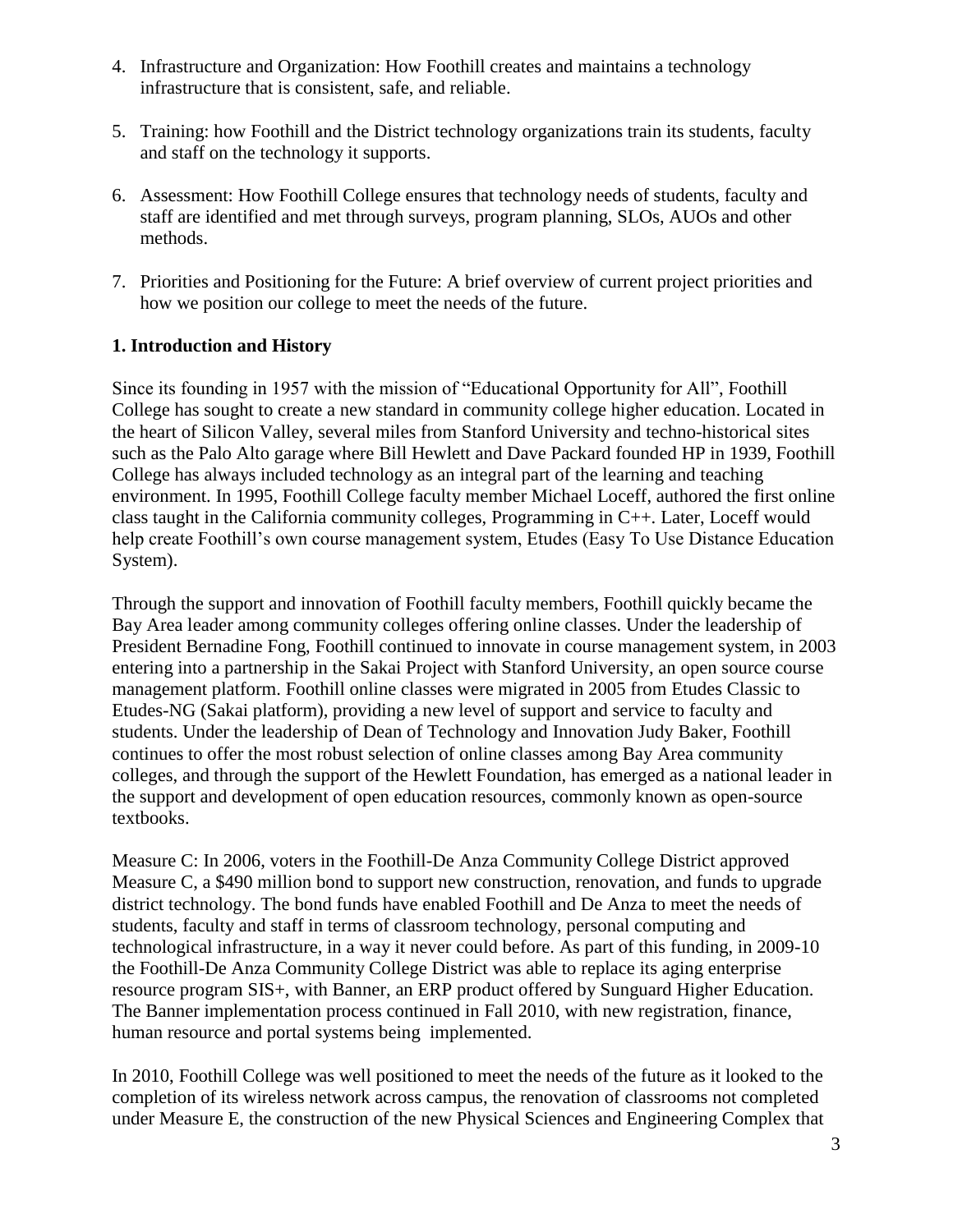began in Fall of 2011 and the upgrade of existing classrooms with high-quality audio-/visual systems and instructional computing. The college updated its entire website in 2010, and has begun to include mobile computing devices in its strategy to push information to students, faculty and staff.

On November 12, 2013, the Board of Governors of the California Community Colleges awarded a \$16.9 million competitive grant to a partnership of the Foothill-De Anza and Butte-Glenn community college districts to launch Gov. Jerry Brown's groundbreaking Online Education Initiative for the state of California.

Building on the existing California Virtual Campus, a launch team has begun work to develop a robust, one-stop statewide online education portal where California community college students can apply, register, and take online courses from participating colleges throughout the state. The goal of the initiative is to increase the number of California students who obtain associate degrees and transfer to four-year universities by dramatically increasing the number of online classes available to community college students and providing those students with comprehensive support services to help them succeed.

Rather than independently creating its own courses and degrees, the Online Education Initiative will provide the funding, support and best practices for all California community colleges to offer high quality courses and programs through a statewide portal and common course management system, backed with an array of student support services. An Online Education Initiative Advisory Committee representing all community college constituency groups will provide oversight for developing the initiative, with the faculty playing a primary leadership role. The state Legislature approved funding for the initiative in response to Gov. Brown's January 2013 proposal to allocate \$16.9 million to increase online education in the community colleges. The California Community Colleges' Chancellor's Office developed the grant requirements and issued a competitive request in August for applications to develop and manage the project. The grant began Dec. 1, 2013. Governance committees and the permanent management team are expected to be in place by June 2014. Planning for various operational functions of the initiative will occur throughout 2014. Colleges can sign up to offer classes through statewide portal at the end of 2014 and the portal will be operating by June 2015.

Funding of \$16.9 million is authorized for the first seven months of the project, through June 30, 2014, with potential funding of \$10 million annually for the next four years, starting in 2014-15.

### **2. Technology and the Strategic Planning and Budget Process**

Foothill integrates technology planning with college planning through its institutional planning model and through its primary technology-based shared governance committee, the Technology Task Force. The Tech Task force is chaired by the dean of Foothill Global Access and includes representatives from the Academic Senate and the Classified Senate. The college has a Distance Education Advisory Committee and Committee on Online Learning to address distance education specifically. The former is a shared governance committee with members who represent various campus groups. The latter is only comprised of members appointed by the Academic Senate.

In the 2009-10 academic year, Foothill College implemented a new integrated planning and budgeting model, to improve college-wide participation in the planning process and to align program review, student learning outcomes and assessment, with the decision-making and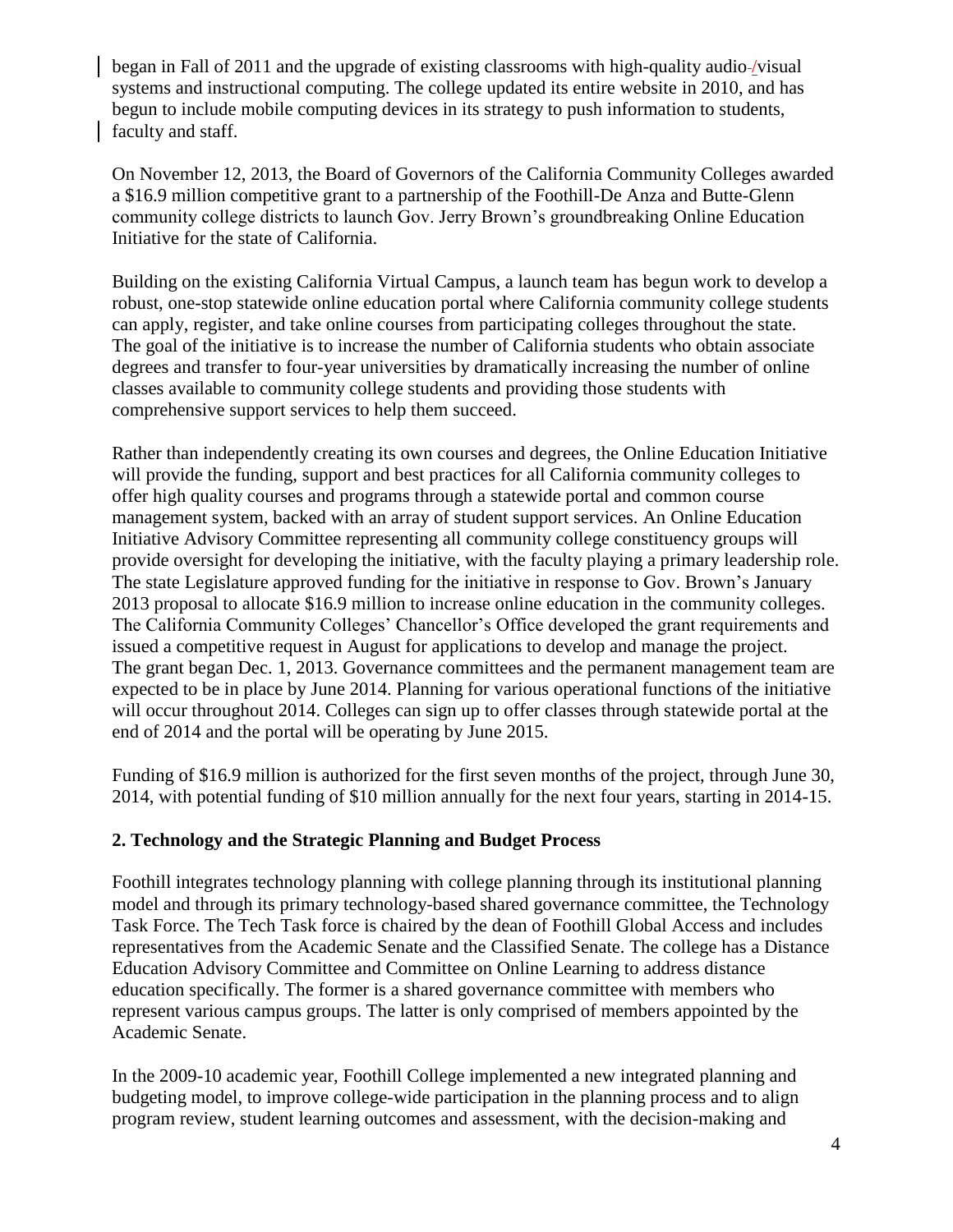budgeting groups on campus. The new structure includes the Planning and Resource Council (PaRC) as the ultimate authority for college planning and decision-making. The PaRC is made up of representatives from college governance groups including the Academic Senate, Classified Senate, employee unions and representatives from instructional and student services working groups such as the Basic Skills Task Force, the Transfer Advisory Committee and the Workforce Advisory Group.

**2a. The Technology Task Force:** How college needs are identified, communicated and prioritized and how college decisions about technology purchases, services, facilities, and hardware/software standards are made in the integrated planning model.

The Technology Task Force (TTF) is an auxiliary shared governance group that reports to PaRC and includes membership from the Academic Senate, Classified Senate, District ETS organization, administration, distance education representatives, faculty and staff technology practitioners and specialists. In addition to this college-based group, the Vice Chancellor of Technology for the Foothill-De Anza Community College District, convenes a district-level technology committee, the Educational Technology Advisory Committee (ETAC), which includes membership from all employee groups and the chairs of the TTF.

Campus technology coordination serves to deploy technology to create a dynamic learning environment; meet students' expectations for access to informational resources, the Internet and support for computing devices; provide high-quality learning environments supported by technology; reach the leading edge of higher educational computing and technology deployment to support students; offer the highest quality online learning tools/systems for students and faculty; and ensure all students have access to technology to provide student equity in the learning environment.

Under the authority of PaRC and under the guidance of the District's Education Technology Services organization, the TTF provides a forum for informing overall District technology planning, supervises and is responsible for drafting the college technology plan, decision-making and goals, and creates a forum for college decision making, planning, and vetting issues and requests for technology.

The Tech Task Force addresses the following issues and tasks on an ongoing basis:

- Individual faculty and staff computers including replacement, priorities and hardware/software standards;
- Classroom technology needs including instructor computing and audio/visual hardware standards, priorities and planning;
- College website and web technology needs; requests for new technology implementations and purchases beyond regular classroom and individual computing needs;
- College priorities related to large-scale, district-wide technology projects and implementations.

# **2b. How college needs for technology, and new initiatives emerge through the program planning process.**

The TTF is the primary organizational element at Foothill College that is used in the identification and assessment of technology needs. It works with the district's central services technology organization, Educational Technology Services (ETS), to gain an understanding of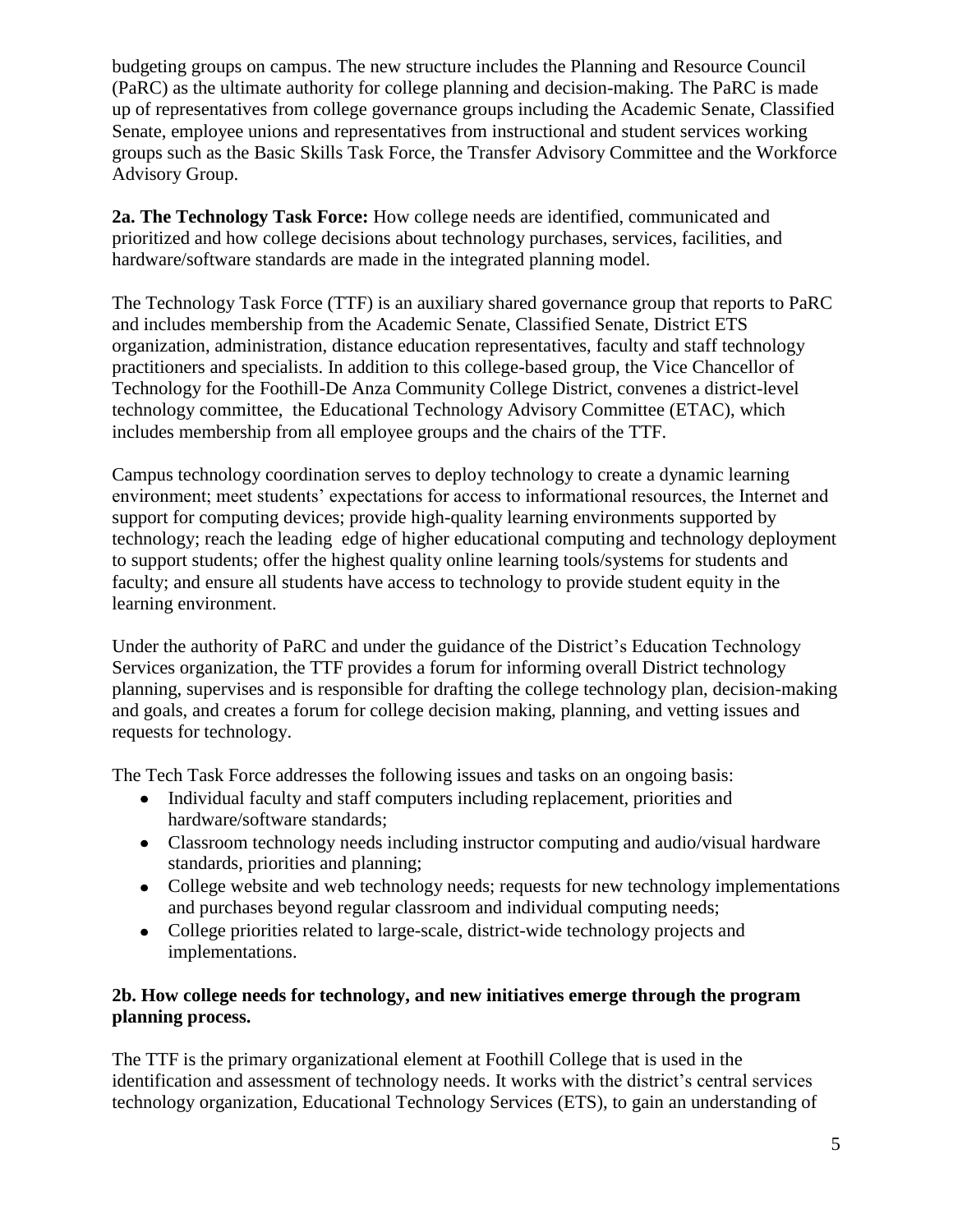the full scope of technology needs and issues. ETS conducts surveys, elicits input from ETAC, and develops analyses of system performance to understand the needs of the colleges.

The college identifies, communicates and articulates its needs and requirements for technology services through the TTF. The TTF identifies technology needs by participating in and reviewing the college's strategic plan, through analysis of program plans of academic and administrative departments, and by soliciting input from its members in committee discussions.

### Priorities

During the 2011-12 and 2012-13 academic years, the following projects were prioritized by the TTF:

- SARS/eSARS integration for tracking student attendance and participation
- Installation of TracDat for capturing and maintaining SLO and program review data
- Deployment of desktop virtualization in the PSEC building
- CalPERS Benefits Transition
- Clockworks (a database scheduler and an integrated management tool designed to meet the needs of Disability Resource Center services)

These priorities were communicated to the ETS organization to inform the overall district technology plan, and to the campus community, so that students, faculty and staff understand the college-wide priority for work completed in those years.

During winter and spring of 2013, Vice Chancellor of Technology, Joe Moreau updated the ETS Project Planning and Prioritization Process document with the intent of making the process more streamlined, responsive, and transparent. The process has a four-tiered approach: 1) Exploration or Mini Project; 2) Small Scale Projects; 3) Medium Scale Projects, and 4) Large Scale Projects. A technology project is defined as an activity undertaken to acquire, develop, enhance, or repair functional capabilities or services using IT components (software, hardware, or both) requiring a significant level of effort to meet objectives. A significant level of effort is defined as encompassing more than 40 hours of labor or cost more than \$5,000 to complete.

# 1) Exploration or Mini Project

For projects that require less than a week to complete and cost less than \$5,000, the requestor is asked to complete and submit a brief form. The CTO assigns the correct technical resources to that to review the request. ETS will report out at each Tech Task Force meeting on what projects have been submitted and how ETS will respond to each request.

# 2) Small Scale Projects

Small Scale Projects are those that take more than a week, but less than 90 days, and would cost more than \$5,000 but less than \$20,000. Projects of this scope would require campus leadership approval before being submitted to ETS. After receiving the approved request, it would be agendized by the CTO and his directors, based upon available time, with a response to the originator within two weeks. ETS will report out at each Tech Task Force meeting on what projects have been submitted and how ETS will respond to each request.

# 3) Medium Scale Project

Medium Scale Project are those that will take more than 90 days but less than 6 months, and will cost more than \$20,000 and less than \$88,000. Campus Tech Task Forces will be able to provide input regarding on the prioritization of these projects for their own campuses. The request would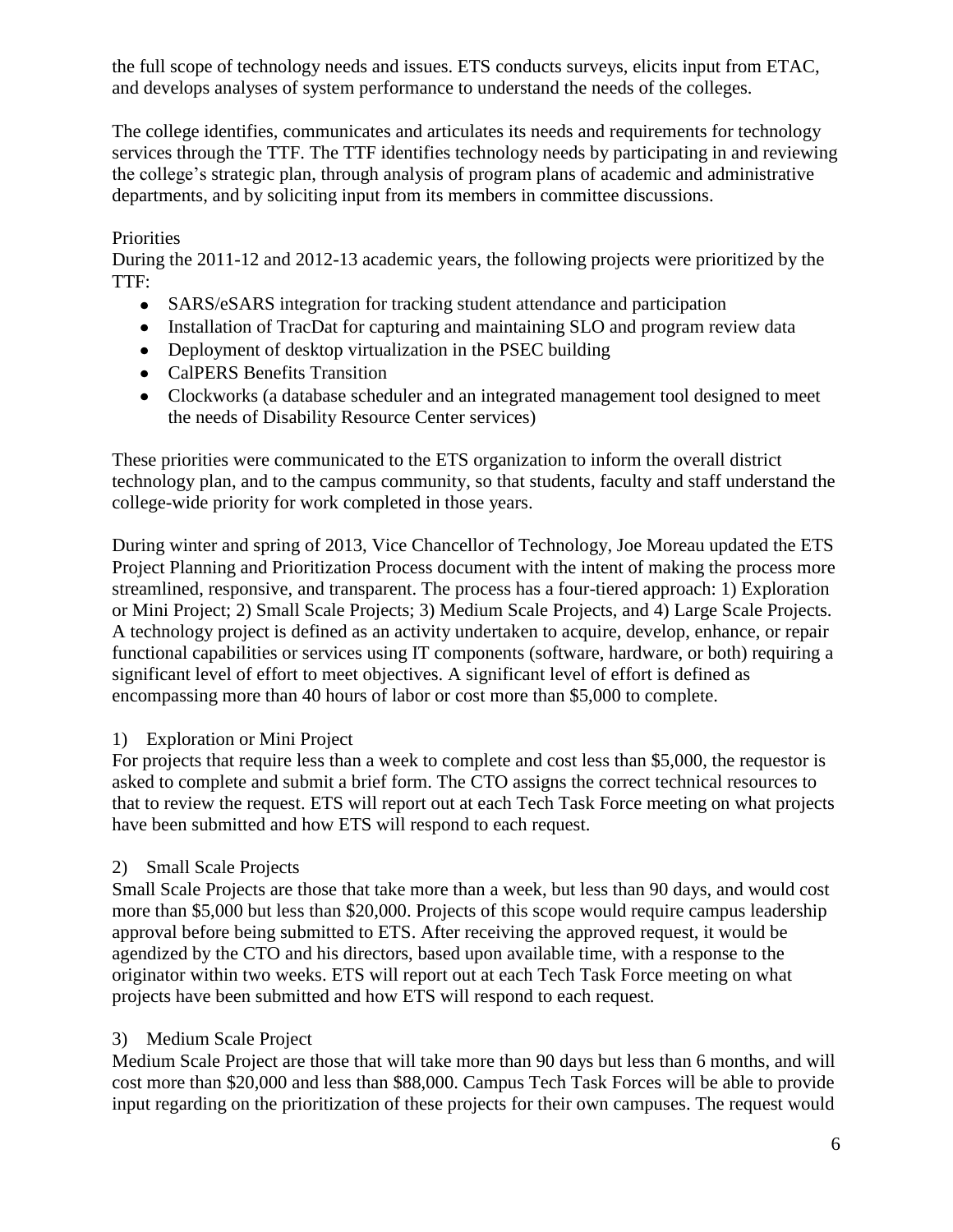then go to the senior administrators meeting, which meets once a month. One of the ETS directors or one of their staff would work with the requestor to do an analysis of cost, time and scope ETS will get back to the requestor in approximately 30 days with what can be done.

### 4) Large Scale Projects

Large Scale Projects are those that take more than six months and are above the bid limit. Such projects will follow the project prioritization process which occurs twice yearly. The project request will go to the campus Tech Task Force for prioritization with each campus prioritizes its own requests. The prioritization list goes to ETAC to consolidate the recommendations and then goes to Chancellors cabinet for final call on prioritization.

The following projects do not fall within the scope of the ETS Prioritization Process: Routine break / fix / moves Computer refresh / installs Multimedia refresh / installs Wireless networking installs Banner functionality improvements within original implementation project scope Infrastructure projects (Measure C, etc.)

### **2b1. Defining our resource allocation model for technology and role the Tech Task Force plays in recommendations to the Planning and Resource Council (PaRC) and the Operations and Planning Committee (OPC).**

In the governance structure of the college, the TTF serves as the primary channel to the PaRC, for recommendations on new technology implementations, major purchases of new technology and for policy recommendations and approvals. For instance, technology needs that are identified through individual program review documents, or technology needs that are identified through divisional program reviews, through college-wide needs discussions involving technology that occur, would first be aired in the TTF for review, feedback, investigation and recommendation to both PaRC and the ETS organization. Examples include the need for a new email system for part-time faculty. These types of requests would channel through the TTF for evaluation and recommendation to the PaRC and the Operations and Planning Committee, the budget arm of PaRC.

The TTF will work with the OPC to consult on budget issues related to technology and to receive and review any technology related resource requests that come to PaRC outside the direct channel to the TTF or that are identified in program review documents that flow through by the OPC and the TTF.

In addition, the TTF serves as a forum for monitoring the progress of ongoing technology support operations, and for ongoing implementation projects, such as routine computer updates for faculty and staff, classroom audio-visual upgrades and related standards, and the campuswide wireless implementation. The TTF monitors and sets priorities for classroom technology updates and installations funded by Measure C, and for employee computing needs and updates, as funded by Measure C. These activities are done in concert with the ETS departments and staff responsible for servicing, purchasing and installing the equipment.

For systems and services provided by ETS, such as the district-wide network, the Banner ERP system, and other critical IT functions, the TTF communicates these needs to ETS, who works with representatives of the college to define requirements and develop solutions.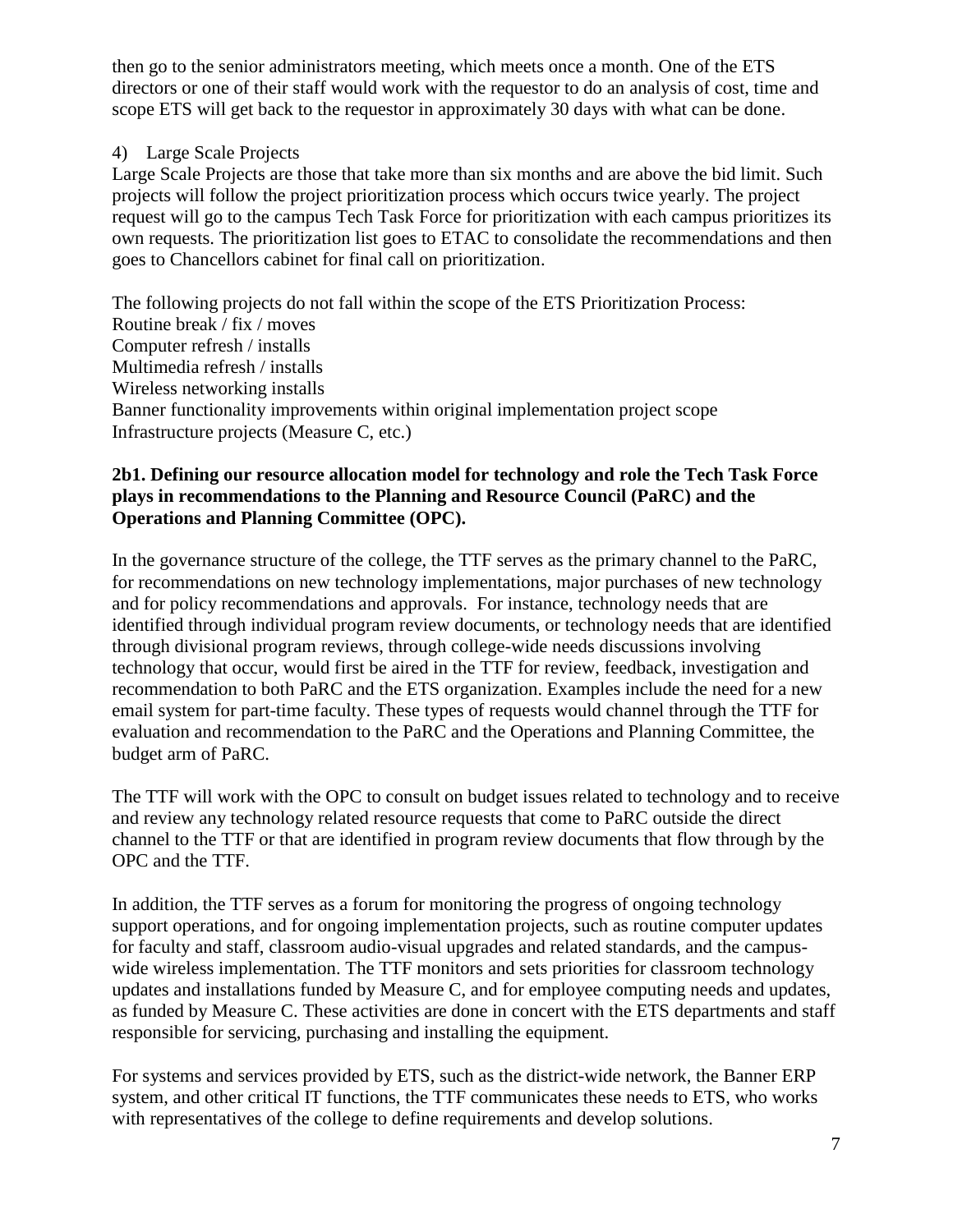### **2c. Foothill-De Anza District Educational Technology Advisory Committee**

Technology needs are brought forward by the TTF to the Educational Technology Advisory Committee (ETAC) committee. The ETAC committee has primary responsibility for developing a District strategic plan for technology and monitoring the ongoing implementation effort aimed at achieving the goals of this plan. ETAC is a participatory governance committee at the District level designed to be as inclusive as possible of all constituency groups (administration, faculty, staff, and students) from both college campuses and district central services.

The ETAC committee:

- Makes specific recommendations to the Chancellor's Advisory Council on the use of technology throughout the district with regard to both ongoing activities and future direction.
- Keeps informed about the current activities and future plans in each of the technology areas: Infrastructure, Information Systems, and Client Services through the appropriate ETS managers and its own subcommittees.
- Monitors the operations, special projects, and overall budget of the Educational Technology Service (ETS) staff in an ongoing effort to have a comprehensive overview of the entire technological effort in the District.
- Assess policy on matters such as intellectual property rights, appropriate use of technology, and standards.

### **3. Technology and its Role in Supporting Student Learning at Foothill College. Distance Education and the Foothill Global Access program.**

In creating a dynamic learning environment for students and a high-quality working environment for the college community, intelligent and strategic use of technology is critical to success at Foothill College. Student learning and improving the instructional experience is at the heart of college technology deployments, from equipping classrooms with multimedia and high-speed Internet, to facilitating an interactive lecture and classroom experience, to creating the highest quality virtual classroom experience through distance education software, allowing students from across the globe to participate and earn credit in Foothill classes.

### **3a. Foothill College Distance Education: Foothill Global Access.**

As a means to increase access to education, Foothill College has offered distance education courses for more than 15 years. In addition, it has built and maintained comprehensive instructional and student support services available for distance education students. Faculty and staff engage in iterative processes to monitor, evaluate, and improve the quality of distance education instruction and services. Foothill College's distance learning program is called Foothill Global Access (FGA). It offers a wide complement of services in support of faculty and students engaged with distance education courses.

The mission of FGA is to increase educational access for students by supporting technologymediated delivery of high-quality instruction and providing students with a flexible, convenient, and cost-effective system for achieving their educational goals. The FGA mission aligns with the college mission by emphasizing educational access and providing students with the scheduling and logistical flexibility they need to overcome barriers to success in their educational pursuits.

Foothill College on-campus facilities reach capacity at peak hours such as 10 a.m. and 11 a.m. To increase our capacity to serve students, construction and renovation projects are under way.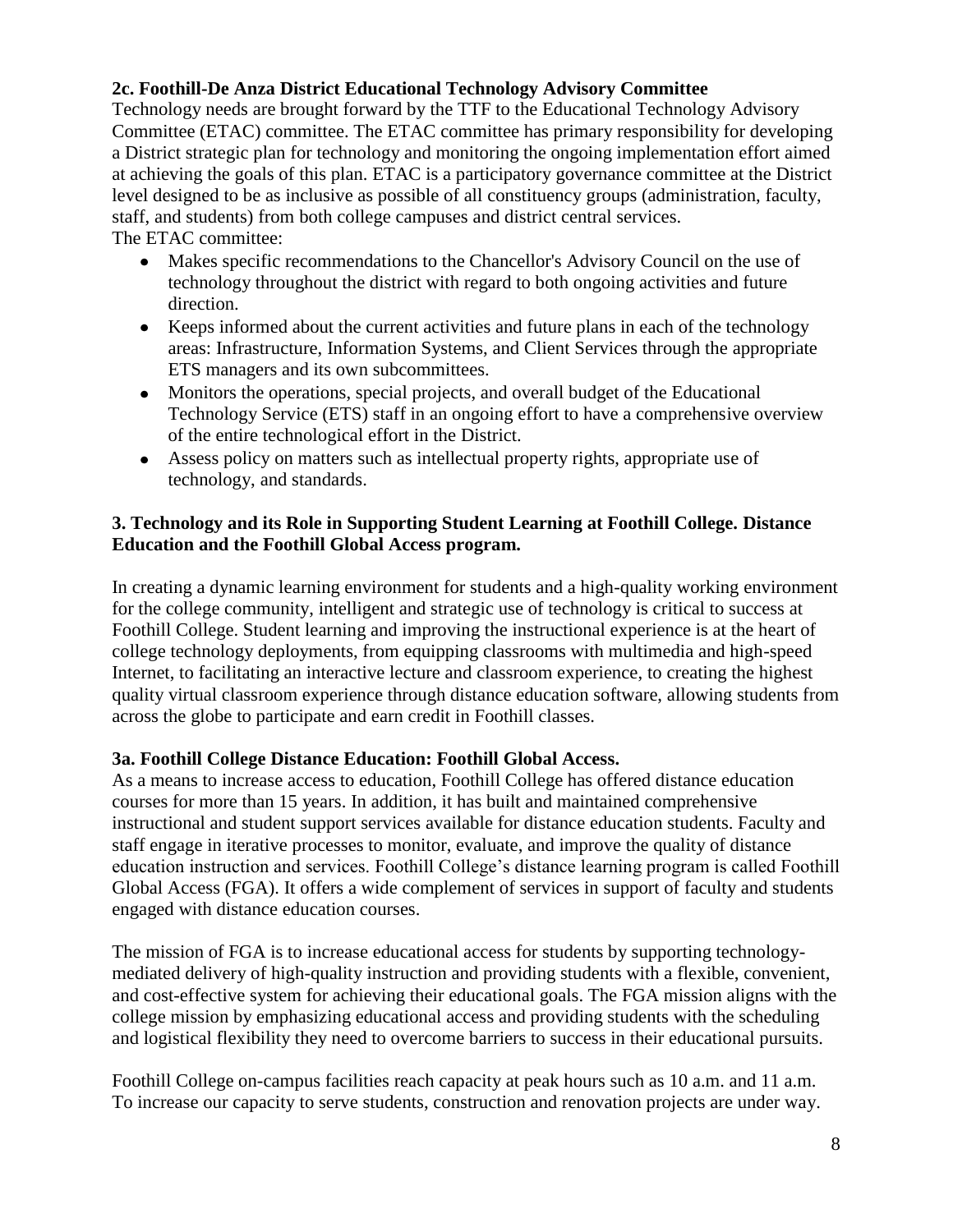Distance learning delivery of instruction provides Foothill College with a means to expand enrollment without impacting facilities on campus. The college's well-developed and successful FGA distance learning program, which has continued to expand, offers courses via the Internet using the Etudes online course management system. The number of enrollments in online courses has grown to approximately 9,713 in 281 sections in the fall of 2013 Quarter, representing more than 44 percent of Foothill's enrollment.

### **FGA and the Distance Education Advisory Committee**

The plan to offer distance education courses was initially implemented through the creation of FGA that would support online instruction. Online course delivery began in 1996–97 and has grown steadily over the past 15 years which is consistent with Foothill's mission to provide ". . . access to outstanding educational opportunities for all of our students." (2008–09 Foothill College Course Catalog). In response to the growth of the college's online course offerings, Foothill's instructional and student support services expanded to provide the equivalent services to distance education students as are provided to on-campus students. Now distance education planning is addressed by several shared governance committees at Foothill College: Technology Task Force, Distance Education Advisory Committee, and the Committee on Online Learning.

Primarily, the Tech Task Force has been involved in planning Foothill College's distance education technology, equipment and infrastructure needs, including development and improvements to Foothill's website and online district faculty and student resources. The Distance Education Advisory Committee is the shared governance body with primary oversight of the delivery of Foothill's distance education programs. The Distance Education Advisory Committee has been primarily involved in developing a Distance Education Plan which includes establishing processes to ensure high-quality standards in online courses, and instructional and student support service. The DEAC exists as a tandem group with the Committee on Online Learning (COOL), and makes recommendations to Planning and Resource Council (PaRC), the Technology Task Force, and other shared governance groups, for vision, policies, and implementations related to distance education. The COOL is a committee of the Academic Senate. COOL engages faculty in monthly discussions about pedagogy of online courses, ensuring course quality, and course evaluations.

FGA is responsible for the assessment, planning, development, and implementation of the distance education program. The dean for FGA co-chairs the Distance Education Advisory Committee, chairs the Technology Task Force, tri-chairs the Professional Development Committee, and serves as a member of the district's Educational Technology Advisory Committee. The active involvement of the FGA dean in these Foothill College and District governance groups is instrumental in coordinating institutional efforts to meet the needs of Foothill College's distance education students and instructors.

Core values of the FGA program are to increase educational access for students by supporting technology-mediated delivery of high-quality instruction and providing students with a convenient, and cost-effective system for achieving their educational goals. Outcomes for FGA are: 1) Students will identify their readiness to learn via technology-mediated delivery such as the Internet and develop the skills necessary for success in distance learning courses; 2) Faculty will develop the skills necessary for effective technology-mediated delivery of instruction; and 3) Staff will provide technical, training, and administrative services necessary to support technology-mediated delivery of high-quality instruction. Evidence of success in achieving these goals are: 1) Students will demonstrate their distance learning knowledge and skills by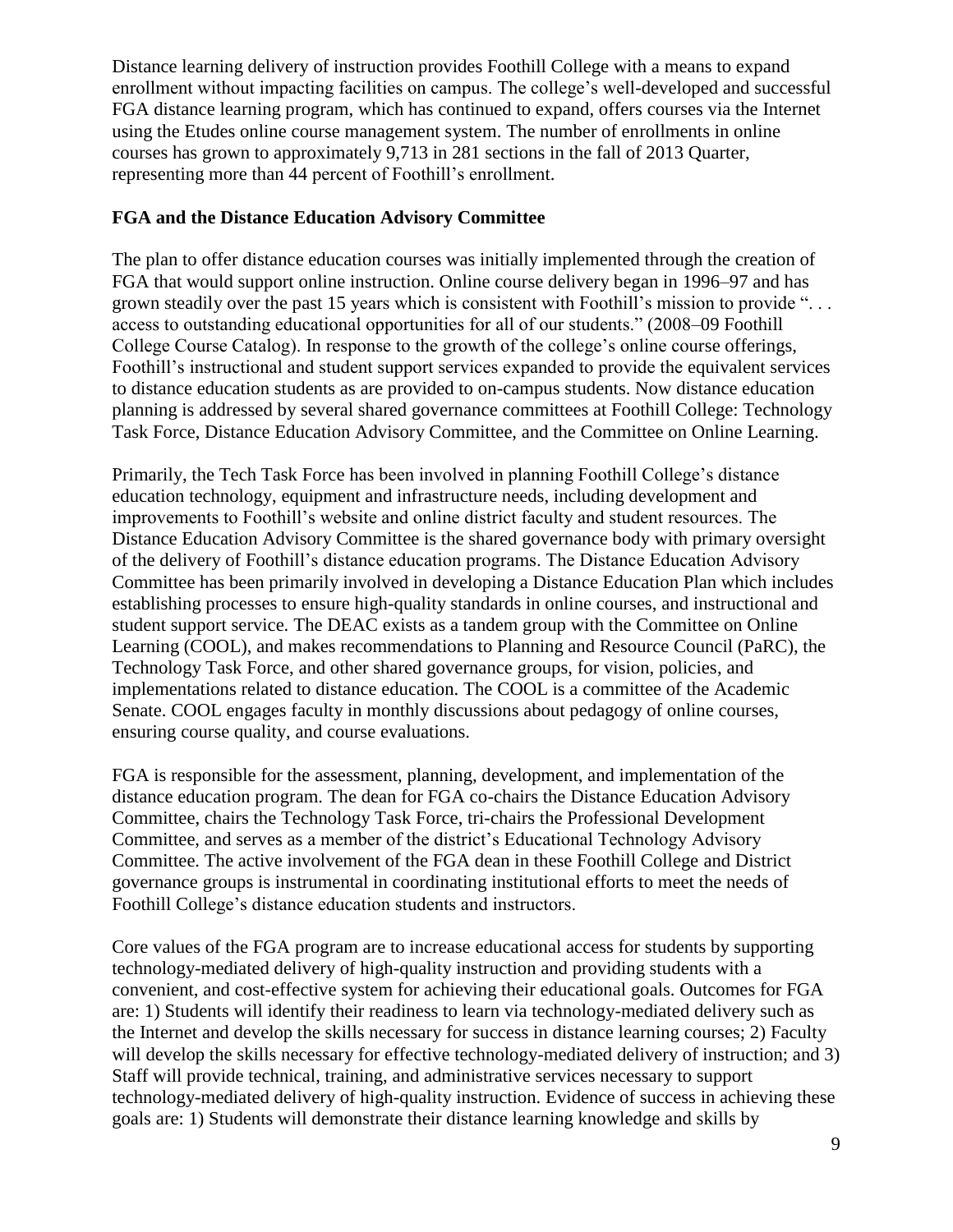successfully completing distance education courses; 2) Faculty will demonstrate their distance instruction skills with completion of required and optional professional training and 3) Evidence of provision of services by staff will be demonstrated by steady enrollment in fully online courses.

### **4. Infrastructure: Creating and maintaining an environment for learning with technology that is consistent, safe, secure and reliable.**

4a. How Foothill College provides for the management, maintenance and operation of its technological infrastructure.

The college and the District together provide the staffing, organization, funding, and participative governance structures necessary to ensure the effective management, maintenance, and operation of its technological infrastructure and equipment.

# **Staffing and Organization**

**Central IT:** The management, maintenance, and operation of the college's technological infrastructure and equipment are primarily handled through the District's central technology organization, Educational Technology Services (ETS). ETS is organized to support the development, improvement and support of IT systems including software applications, networks, instructional computer labs, smart classrooms, personal computing and telephony for the District's two colleges. A chart showing the organizational structure of ETS can be viewed at http://ets.fhda.edu/who\_we\_are. In addition to providing direct technical support through staff, ETS manages some of its systems through outsourcing contracts.

**College staffing:** In addition to the staffing in ETS, the college provides a limited number of IT staff (primarily at the Instructional Associate level) to directly assist with instruction in computer labs. The college also has a Web Coordinator who coordinates and maintains the college's website (http://www.foothill.fhda.edu/index.php) and the curriculum management system (C3MS) [\(http://www.foothill.edu/cms/\)](http://www.foothill.edu/cms/).

Formerly, the college had a senior leadership position for oversight and coordination of technology held by the Associate Vice President of External Relations, Kurt Hueg. Effective June 2013, dean of Foothill Global Access, Judy Baker was assigned the role of Campus Technology Coordinator.

External staffing: The college outsources some of its IT support needs to vendors. Its course management system (CMS) is maintained by Etudes, Inc. (http://etudes.org/).

### **4b. How Foothill College systematically plans, acquires, maintains and upgrades or replaces technology infrastructure and equipment to meet the needs of the college, including computer refresh cycles and classroom multimedia upgrades and installations.**

### **How Foothill College funds its technology program.**

Foothill College maintains a coordinated ongoing plan for updating faculty, staff and administrator computers, on a five-year refresh cycle. The college has a full-time coordinator of Furniture, Fixtures and Equipment (FFE) who is responsible for working with ETS to maintain a database of all computers on campus, and to coordinate with the TTF and the campus technology coordinator for in ordering new computers and arranging for timeline installations.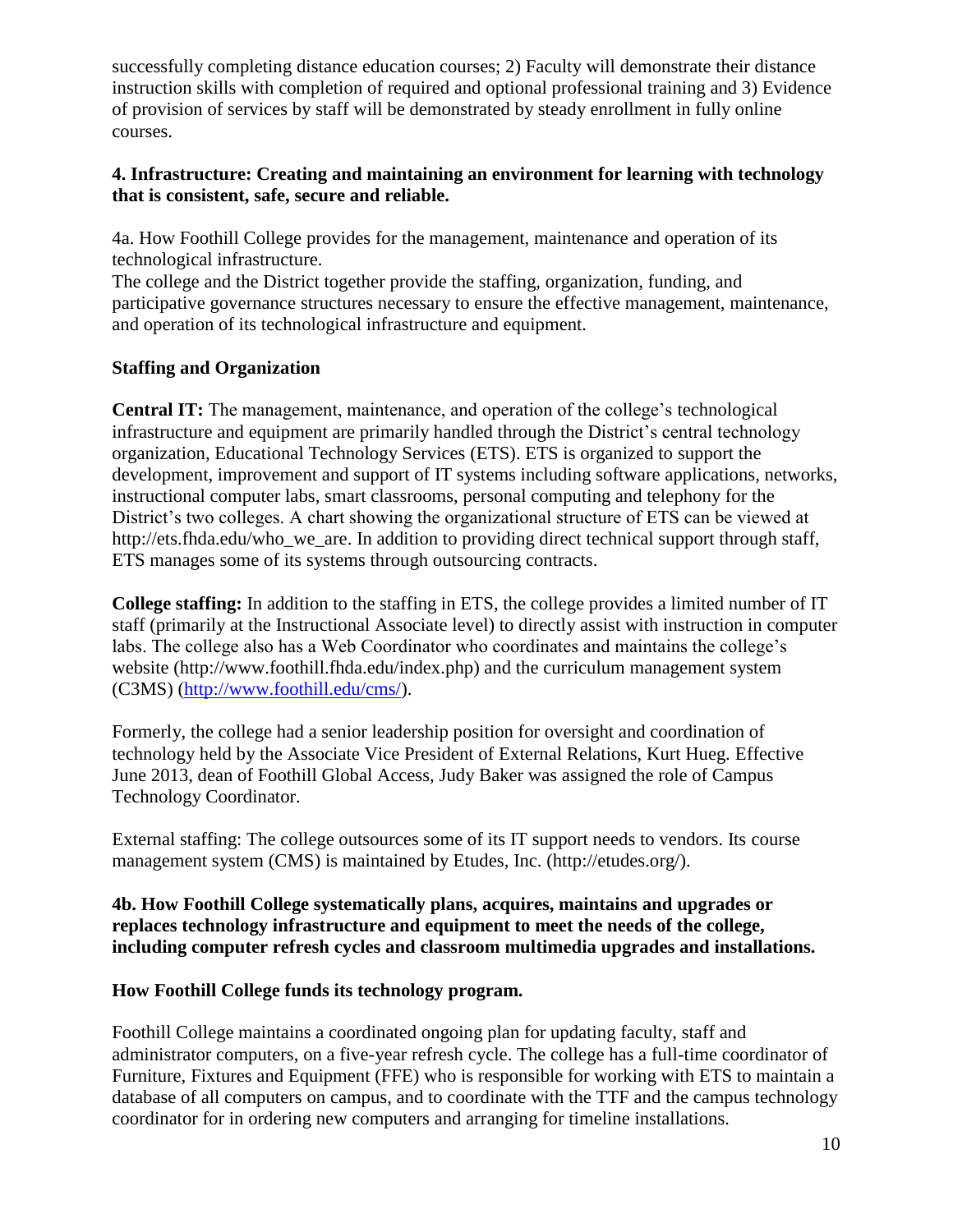In addition, the college maintains a coordinated plan for the updating of all classrooms with multimedia equipment for instructional use.

The Director of Facilities, the FFE coordinator and the Campus Technology Coordinator work with ETS to develop timelines for classroom renovations and multimedia upgrades, to schedule the updating of existing multimedia equipment on a five year refresh cycle, and to handle immediate issues that come up such as equipment failure. Computer labs on campus are coordinated in the same manner, and Deans and faculty are consulted so that appropriate computer equipment is ordered and installed to meet the needs of the specific division and program area students and faculty.

For scheduling computer and smart classroom refurbishment / installation, the college coordinates with ETS through a group called the Prioritization Team (composed of the Campus Technology Coordinator, the Facilities Director, the FFE Coordinator, the ETS Director of Networks Communication, & Computer Services, three ETS supervisors and other key ETS staff) and creates a priority list for scheduling replacements / installations.

### **4b1. Refreshing personal workstations and laptops**

The results of an analysis completed in 2010 by ETS set a standard for replacing desktop and laptop computers every five years. A five-year replacement cycle extends the available funding in Measure C Bond funds to refresh computers.

The Foothill College Tech Task Force (TTF) endeavors to increase transparency about campus technology planning, processes, purchases, and decisions. This will increase coordination and decrease duplication of effort. TTF meeting agendas and minutes are posted on the TTF webpage. An open access Group Studio was established for TTF which facilitates the sharing of documents with the entire Foothill College campus community.

### **4b2. Standardized computer configurations**

A subcommittee of ETAC called the Hardware and Software Standards Committee (http://ets.fhda.edu/etac/H&SMembership) is responsible for setting computer hardware and software standards. These standards cover computers, printers, and portable projectors. The committee meets six times annually to review the needs of the colleges and the product offerings of vendors and makes changes to standards that are posted at http://ets.fhda.edu/Standards. College staff may purchase computers in accordance with this standards list or request an exception based on need.

#### **4b3. Funding**

The college provides funding support for technology through several funding sources including District-level bonds, categorical funding from the state chancellor's office, grants from other sponsors, and general revenue funds.

#### **Bonds**

The college and the District have secured capital funding from voter-approved bonds for technology maintenance and refresh projects. Since 1999, the district has raised \$739M in funding through two bond measures (referred to as Measure E and Measure C).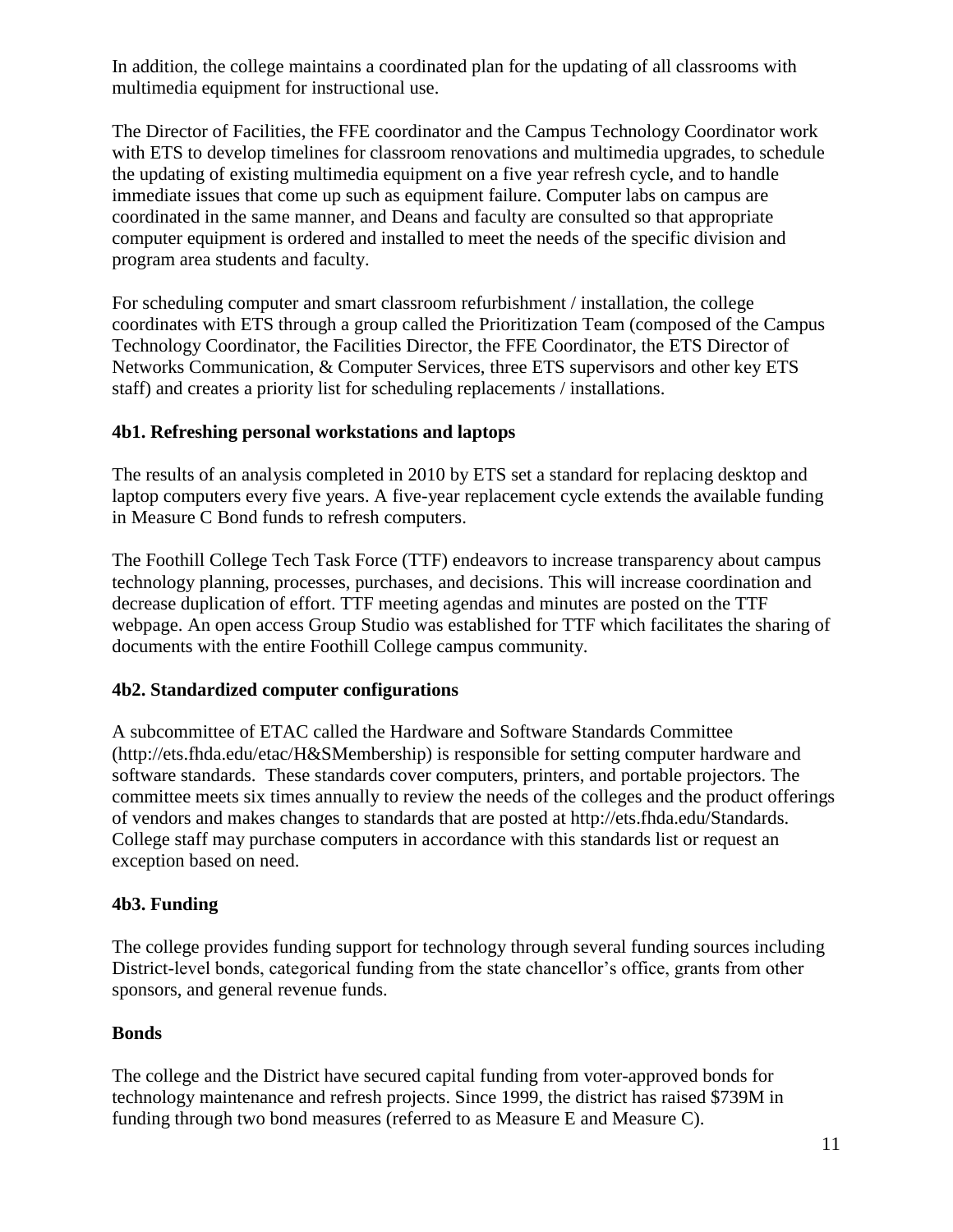The work on Measure E is nearly completed and it involved primarily facility construction projects. The Measure C bond contains approximately \$75M in funding to support technology over a 15-year period beginning in 2007. Funding from the Measure C bond is set aside for each major category of technology infrastructure including:

- Computer replacement
- Printer replacement
- Server replacement
- Smart classroom refurbishment and installation
- Telephone PBX replacement
- ERP (administrative system) replacement
- Data Center refurbishment and replacement
- Network and Security refurbishment and replacement

The Citizens' Bond Oversight Committee's 2012-2013 Annual Report

(http://measurec.fhda.edu/annual-reports/) on the progress of the \$490.8 million general obligation Measure C bond initiative indicated that "the pace of construction activities continued at a high level, bringing the total bond expenditures to \$262 million. The level of spending over the past five years represents very good progress in providing facilities and equipment improvements to support student learning at both Foothill and De Anza colleges. In addition to reviewing Measure C financial reports, the committee verified physical progress in the field at both colleges by conducting site tours of completed and ongoing projects. On these tours the committee noted significant progress on a wide range of projects including new construction of the Physical Sciences and Engineering Center at Foothill and the Media and Learning Center at De Anza; classroom renovations; site and utility/technology infrastructure upgrades; athletic facility improvements; and roof repairs. All of these improvements directly impact the ability of the colleges to facilitate effective teaching and learning."

Measure C has provided for replacement of over 1100 computers for faculty, staff, management at Foothill College and De Anza College. Student computing replacements include computer labs at Foothill – De Anza and Middlefield – SC3103, I5, Kirsh, Math Lab, E-24, Staff Development, and PSEC. The computer replacement program is increasingly providing laptop for faculty members. Computer replacements also include the computers used in new and refreshed multimedia classrooms.

The PSEC building at Foothill College is using the new CISCO network equipment and will be migrated to the new logical architecture in 2013. The networks have been upgraded at Foothill College. Modernization of the Learning Support Center, biology and general classrooms will renovate buildings 5100, 5400, 5600, 5700 and 5800, including new finishes, HVAC, electrical and floor plan modifications to accommodate programmatic requirements. Renovation of building 5400 will be completed by July 2014. Renovation of building 3500 and 3600 to accommodate new programmatic requirements, replacement of HVAC and electrical systems, seismic upgrades and roofing repairs will be completed in May 2016.

### **State Chancellor's Office Categorical Funding**

The state of California provides additional funds to community colleges for categorical programs to support highly specialized student support programs.

According to a funding notice from the California State Chancellor's Office issued in June 2013: "In response to the state's fiscal crisis, then Governor Schwarzenegger signed into law major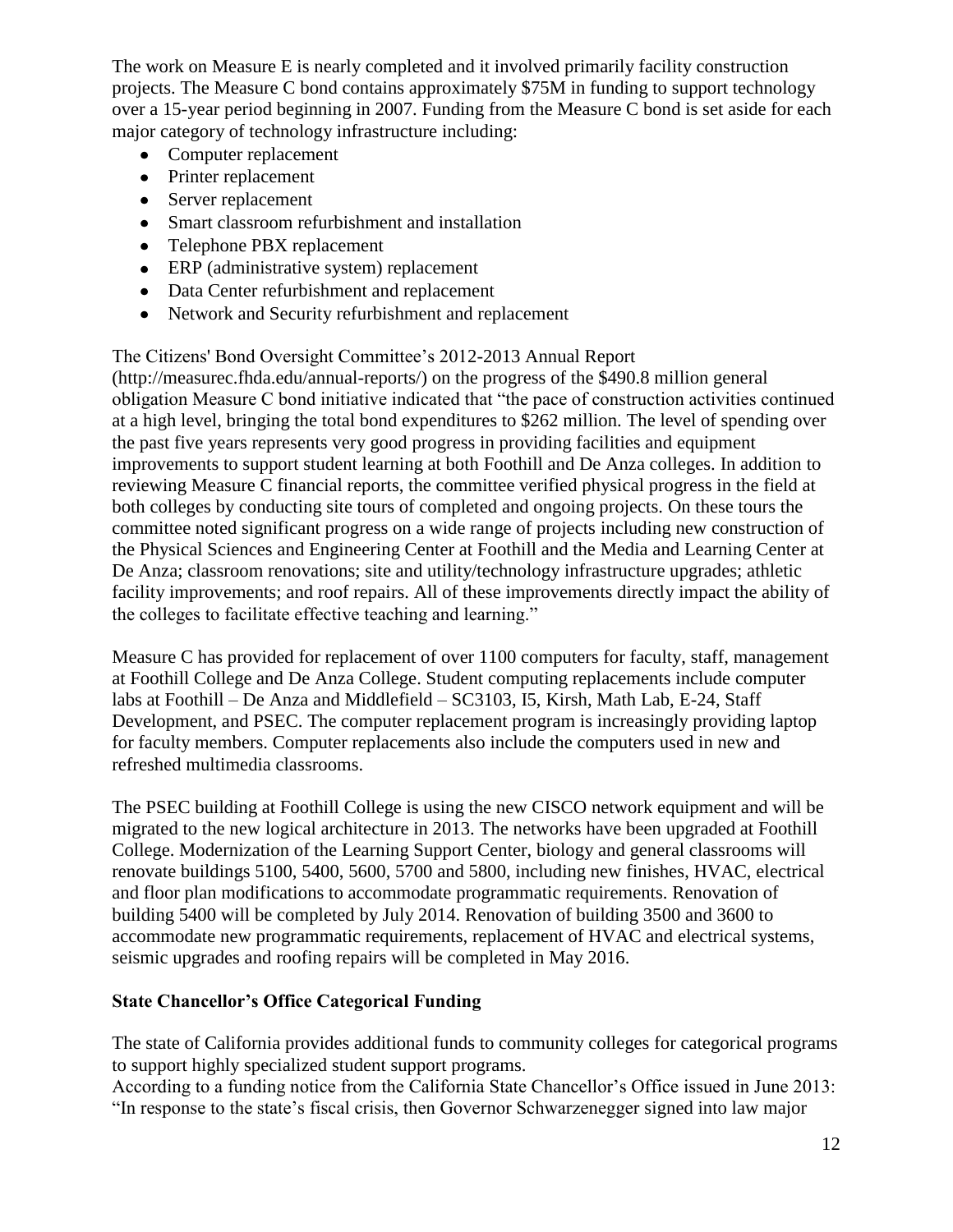revisions to the 2009-10 State Budget that resulted in substantial funding cuts to most categorical programs. In order to help districts manage the deep funding cuts made in 2009-10, AB X4 2 (the education budget trailer bill) provided categorical flexibility for districts for some categorical programs, including Matriculation. Beginning with the 2013-2014 fiscal year, Student Success and Support Program funds (formerly Matriculation) are no longer under the categorical flexibility provision."

[\(http://extranet.cccco.edu/Divisions/StudentServices/Matriculation.aspx\)](http://extranet.cccco.edu/Divisions/StudentServices/Matriculation.aspx)

# **Grants**

The district has a grants office, which procures grant funding to support college programs.

**Foundation.** The Foothill-De Anza Colleges Foundation (http://foundation.fhda.edu/) also provides funds to the college in form of grants to support college programs.

# **General Revenue Funds**

The college provides general revenue funds to support technology initiatives when needed.

### **4c. College/District procedures and processes for ensuring data integrity, security and backup for core systems, and faculty, staff and student information.**

Most of the college's technology assets and services are managed by a central district organization called Educational Technology Services (ETS). (More information is available at http://ets.fhda.edu/). However, the management of some technology systems are outsourced by the college or managed internally:

# **College-Managed Systems**

- Curriculum Management System (C3MS)
- Website
- CISCO Network Lab
- TracDat Student Learning Outcome and program review tracking
- Degree Works Educational planning
- $\bullet$  ePrintIt Student printing
- SARS Student attendance and participation tracking

# • Desktop Virtualization

# **College Outsourced Systems**

- Etudes course management system
- Turnitin Plagiarism detection system

The Physics, Science, Mathematics and Engineering Division center uses technology to improve learning outcomes:

- Offer computer science and statistics help online via CCCConfer.
- Computer lab is virtualized, allowing us to provide software such as Mathematica, Matlab and Solidworks to students, and instantly update the lab as new tools are introduced.
- Students in computer science classes have virtual machines, allowing them to test software in a sandbox environment.
- Uses SARS data to track students, and schedule instructors according to demand by day, time and course.
- Has a scanner station available so that students can create PDF files of assignments and send them to their instructors.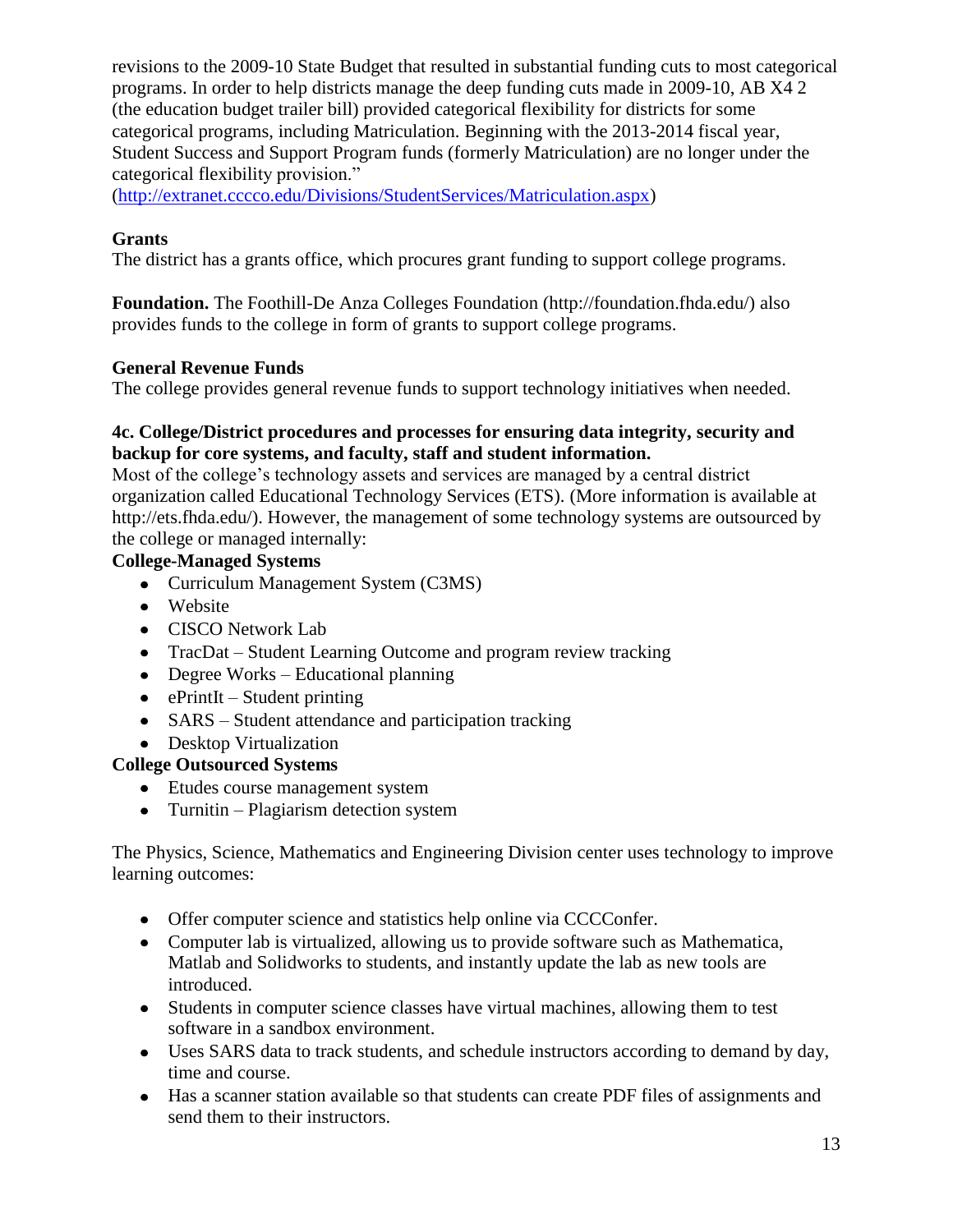System reliability and disaster recovery are provided by ETS through its systems operations team. ETS currently maintains a data center located at De Anza College to support both colleges and is currently building a new data center to be located next in the administration building on the Foothill College campus. The data center operations team provides full back up and recovery services for systems hosted in the data center through a tape system for servers and applications. The administrative system (also known as the ERP system or Banner) is backed up to a storage area network (SAN). In addition, the district maintains a hot site in Carlsbad, California for Banner with full redundancy and near real-time replication for disaster recovery. The systems operations team monitors the network and servers on a 5 x 24 schedule and reports are sent to ETS managers at the end of each eight-hour shift describing any operational issues and system statistics. On weekends, ETS directors monitor the network to provide an immediate response to any system failure. ETS managers and technicians are supported by automated system monitoring (What's Up Gold), which is configured to alert technicians and management if any network component or critical system becomes non-responsive or the data center temperature exceeds a threshold value.

The College-maintained systems, including the website and C3MS curriculum database, are housed on servers located within the District's data center, and co-located at an off-campus server hosting company in San Jose named Verio. Foothill maintains three servers, one at Foothill, one at the De Anza Data Center and one at Verio. The Verio server is the primary and the remaining two provide redundant backup, to ensure data integrity, security and backup is maintained. The servers are supported by the automated monitoring system (What's Up Gold).

# **4d. Security Policies and Audits**

The district developed a new security policy and accompanying procedures in 2013. These procedures articulate the extent to which information has to be secured as well as addressed the privacy rights of employees and students. These policy and procedures can be found at:

- BP 3260 http://www.fhda.edu/about\_us/stories/storyReader\$229
- AP 3260 http://www.fhda.edu/about\_us/stories/storyReader\$234

In addition, ETS developed a protocol for managing IT security incidents and also commissioned three security related audits / studies to assess the security posture of the institution. ETS is currently working on measures identified in the audits to improve security.

- Incident Response Procedures (continually being revised)
- Emergency phone assessment (Spring 2014)
- Penetration Test (TBD 2014)
- PCI/DSS Annual Certification

### **4d1. Architectural Studies**

To provide a stable and reliable technology infrastructure ETS periodically commissions architectural studies to assist staff in building and maintaining supportable systems. Recent studies have included:

- WAN Link Circuit Upgrade with AT&T (December 2013)
- Disaster Recovery Circuit Assessment (January 2014)In addition, ETS conducts internal studies and research to assess system readiness and has recently completed the following studies:
- Measure C Computer Refresh Program Analysis (Spring 2014)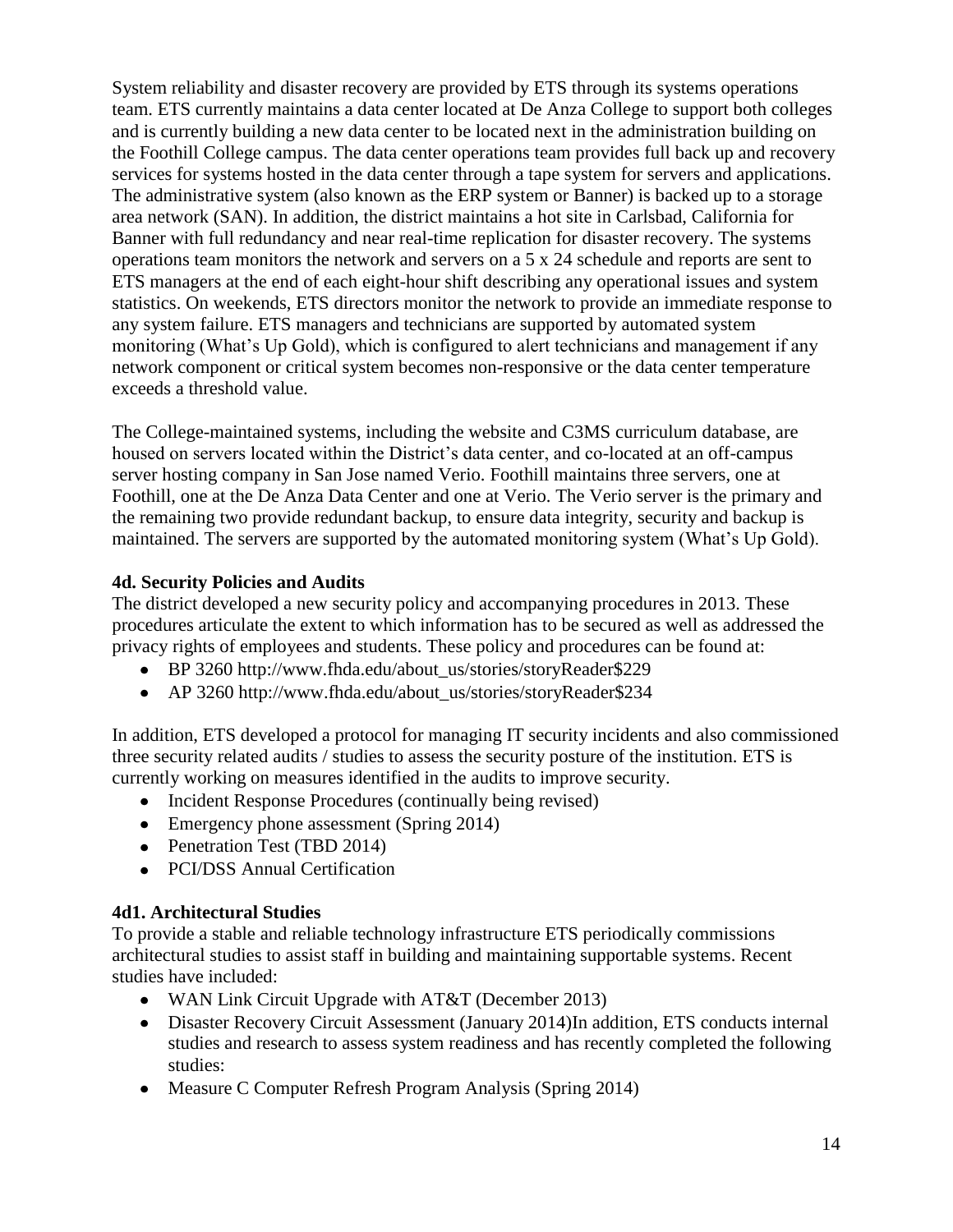The results of these studies are used to identify issues and needs to be addressed.

The L7 Data Center at De Anza will be renovated to the District's main data center. The renovation will upgrade the HVAC, provide a new permanent electrical feed to the building, provide new distribution of electrical within the building, replace the roof, abate hazardous material, provide back-up power source along with a new UPS system, provide security upgrades to the Data Center, replace or repair the fire suppression system within the Data Center, replace interior and exterior lighting, and refresh the classroom and Data Center interiors, and repaint the exterior. (http://measurec.fhda.edu/da-data-center/)

Planning is underway to transition the Middlefield Campus to the Foothill-De Anza Education Center which will be a regional state-of-the-art facility that equips people from diverse backgrounds with skills to close the growing achievement gap in Silicon. The Foothill-De Anza Education Center is scheduled to open its doors in March 2016. The center will be a 2-story 46,882 square feet state-of-the-art LEED Gold certified building equipped with the latest in wireless, cloud and computing technologies including an energy & efficiency management system, 19 flexible SMART classrooms and a dedicated GIS /Computer Science lab.

As enrollment goes up and budgets go down we are forced to make due with less. The first step taken by the Physical Science, Mathematics and Engineering Division (PSME) was to virtualize a small datacenter and consolidate their servers utilizing VMware virtualization tools.

Upon establishing that virtualization is a viable technology at Foothill College, PSME virtualized their desktops. Virtualizing desktops allows PSME to provide affordable long-term support and upgrades for many new computer labs. Instead of investing thousands of dollars on Dell desktop computers every four or five years, PSME reallocated funds to cover costs of the server farm supporting the virtual environment. Now instead of replacing 200 desktops; one or two servers can be added to the server cluster allowing PSME to maintain a reliable user experience. Another benefit of virtualization is mobility; allowing our faculty members to use virtual desktops has enabled them to use the same desktop in a classroom or in their office.

With the addition of virtual desktops, tablets and wireless display technologies PSME has allowed faculty members to work in a completely wireless environment which gives them the ability to move freely in their classroom while still displaying their screen on the video projectors.

Foothill College projects funded under Measure C are listed at http://measurec.fhda.edu/foothillcollege-projects/. Projects specific to technology include:

- AV Low Tech
- Desktops
- New Multi Media, Then Refresh
- Printers
- Refresh Multi Media Rooms

FGA has implemented an Internet-based process for administering confidential Student Course Evaluation surveys for students enrolled in fully online courses that use Etudes.

Starting fall of 2013, the PSME Center and the Teaching and Learning Center provided math and writing assistance to students via teleconferencing using CCC Confer.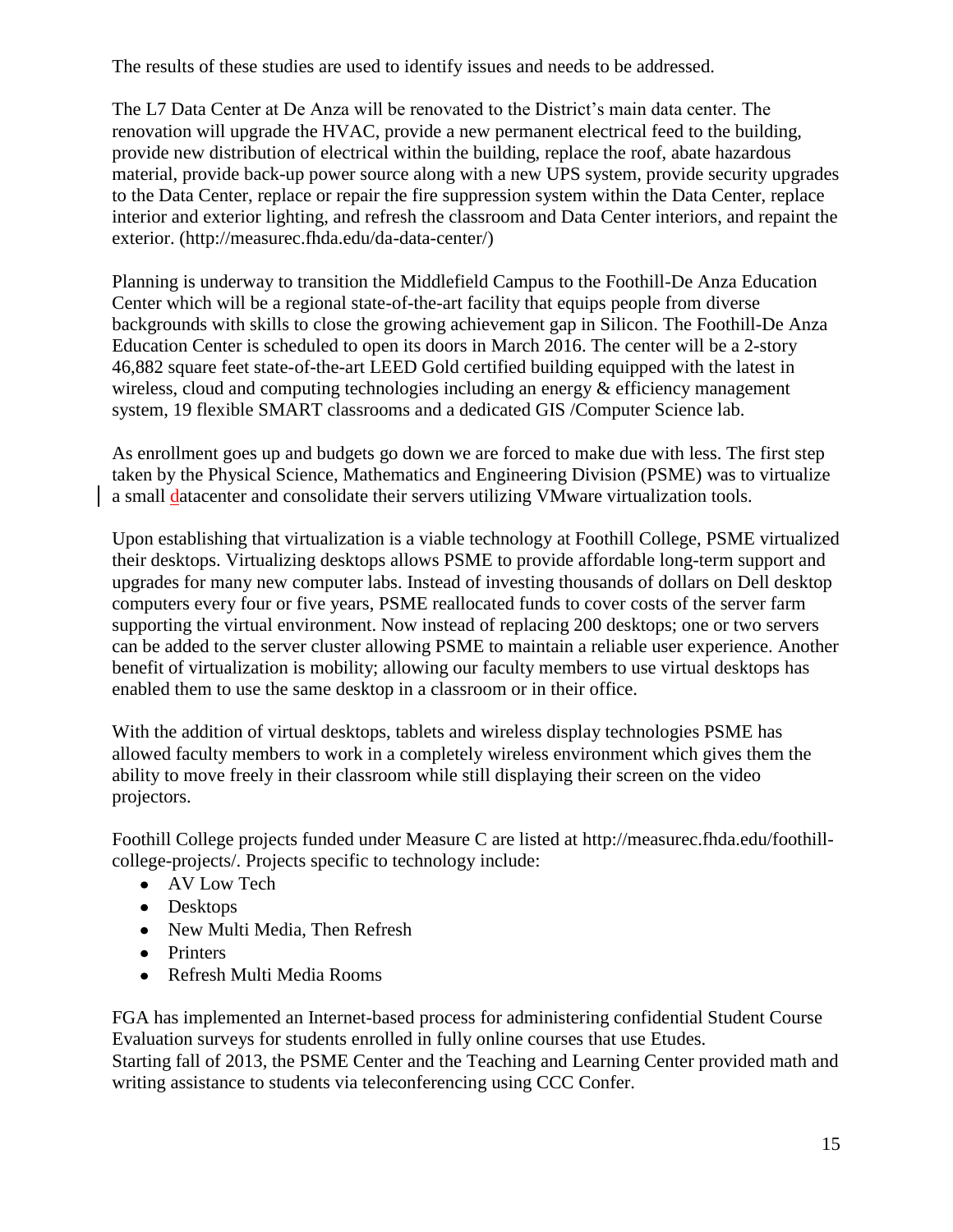# **5. Technology Training**

To ensure that technology assets are appropriate utilized by all members of the college community, Foothill College has multiple resources available for training its employees in the use of campus technology. Included in this plan are district level training services, coordinated by the district Call Center, and college-level training services, including the Foothill Global Access department, and the Krause Center for Innovation, which offers numerous classes and training opportunities through is FastTech program of classes and through numerous technology training workshops and activities. Due to a partnership between Foothill College and Innovative Educators, faculty and staff can obtain technology training via the Internet using Go2Knowledge for free (see https://www.go2knowledge.org/). Go2Knowledge is an online (on-demand, 24/7) professional development trainings and workshops. In order to use the Etudes course management system, faculty must complete Etudes certification training conducted by Etudes, Inc. via the Internet or by FGA staff on campus.

### **5a. How Foothill provides technology training to meet the needs of faculty, staff and students. How Foothill ensures the technical support and training provided is appropriate and effective.**

Distance Education: Foothill Global Access Training Services and Faculty Support The FGA online learning program provides distance education faculty support with a variety of training opportunities. This includes formal training programs, workshops, conferences, and technical support. Training sessions focus on effective online teaching practices using the Etudes course management system. Faculty are taught how to utilize various CMS tools such as the discussion board, e-mail system, chat rooms, and the assignments tool to design online courses that foster interaction between faculty and students. Additional faculty development opportunities provided by FGA include skill-building in accessibility compliance, use of Course Studio in Banner, copyright/fair use, use of open educational resources and open textbooks; multimedia for teaching; Turnitin anti-plagiarism software, use of smart classrooms, and Web 2.0 tools.

In 2007, FGA upgraded its online technical help desk support services for students to provide greater student identity security and follow-up. FGA received a President's Innovation Award grant in 2008 to implement a Pilot Student ePortfolio Project. Beginning in Winter of 2007, FGA has conducted face-to-face Etudes orientation sessions for students on campus each quarter.

In 2012 and 2013, Foothill College organized and hosted the Leveraging Technology in Support of Students, Faculty and Staff conference in partnership with Innovative Educators. Attendance at this conference was free for Foothill College faculty and staff.

### **District and Campus-Level Training Services and Programs**

For technology functions such as email, phone systems, meeting software, and the Banner database system, which includes finance, human resources, student registration and records systems and related portal system, the district has a centralized training and support organization to support these systems. Since these systems support both Foothill and De Anza College, the ETS organization maintains a Call Center for channeling faculty and staff support for technology issues and also to coordinate individualized trainings.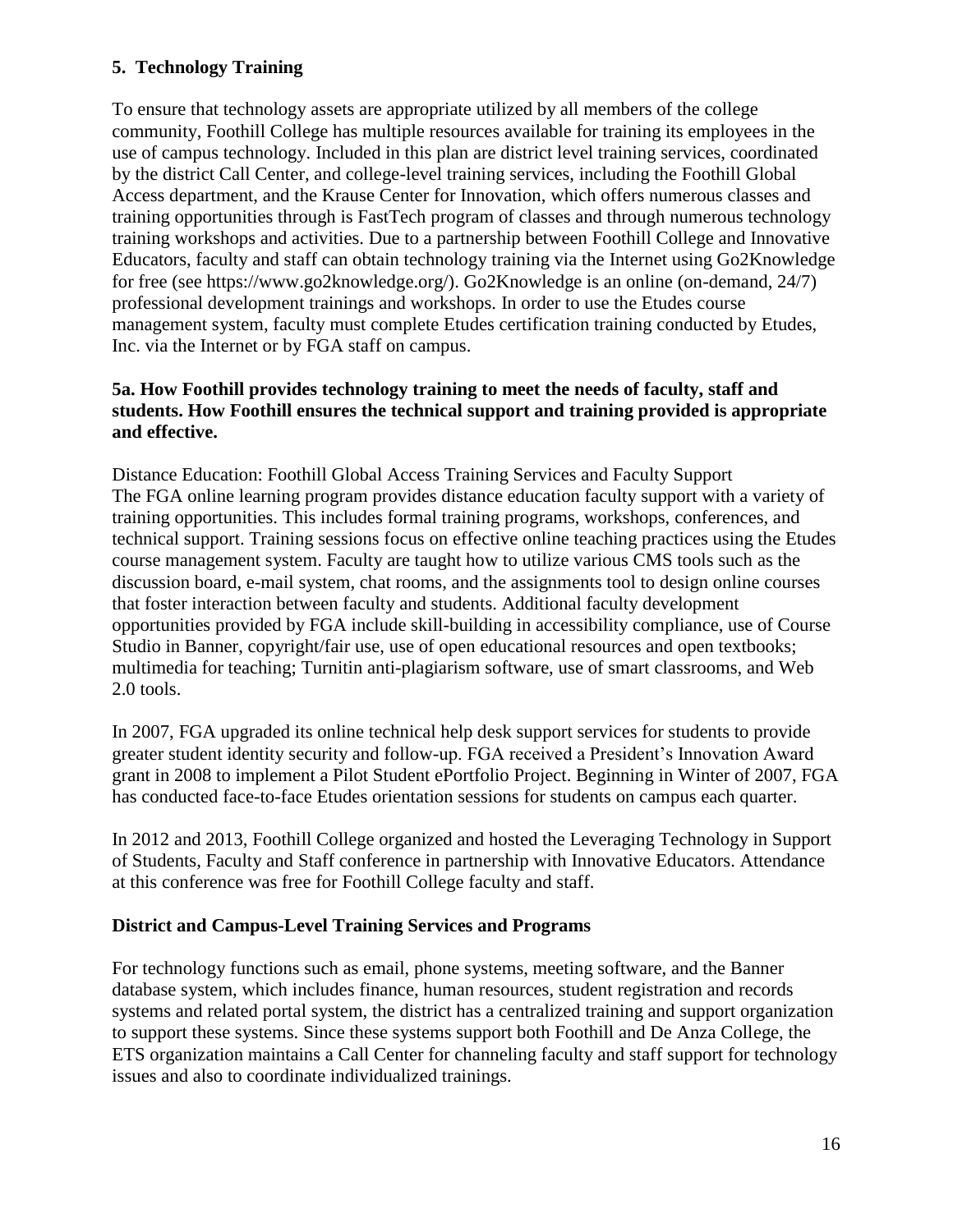To address the growing demand for training around the new Banner ERP system, in July of 2010, the central IT organization (ETS) hired a training specialist in to assess needs, develop a training plan and deliver technology training to employees and student employees. Initially, the training specialist focused on providing training to district employees on the new administrative information system (Banner).

ETS has provided training to staff and student employees in the configuration and operation of the new administrative information system (Banner). In addition, information is also available online regarding how to use various administrative systems used by the district including email, calendaring, anti-virus software, and the district portal. More information can be found at: http://ets.fhda.edu/call\_center/.

**The Krause Center for Innovation:** A regional resource for training K-14 educators in the use of technology in the classroom or online and for advanced teaching, learning, and training. Through its Krause Center for Innovation, Foothill College offers its staff and faculty an outstanding resource for professional development and training in numerous technology-related subjects. Through its FASTTech program of short technology classes, each quarter faculty and staff have access to a variety of one to two-day and online classes on subjects designed to improve the use of technology in the classroom, such as Google tools, iPads, and digital media. In addition, the Krause Center for Innovation serves the entire Bay Area region and beyond by offering professional development programs designed to improve K-14 educator proficiency in using technology such as the MERIT Program, the FAME program. For a full description of these programs consult the Krause Center Annual Report or the Krause Center for Innovation website at www.krauseinnovationcenter.org.

#### **Staff Development Program**

In the 2012-13 year, Foothill College implemented a comprehensive program of staff development workshops, training opportunities and seminars, including many technology related areas such as Banner training, portal training, training in using the Argos research tool and workshops on common software tools.

The Board approved OmniUpdate as the preferred web content management system for the District. De Anza has been using Omni for 6-7 years and Central Services will soon be migrating to OmniUpdate. Starting 2014, OmniUpdate will be available for use by Foothill if the college chooses to change systems. The Office of Public Information will develop a plan for rolling out OmniUpdate to the Foothill College campus community including training, tech support, and implementation timetable.

### **6. Assessment: Assessing the Effectiveness of Technology and Progress in Meeting Goals, and Student, Faculty and Staff Expectations.**

### **6a. How Foothill College ensures that technology needs of students; faculty and staff are identified and met through surveys, program planning, SLOs, AUOs and other methods.**

Foothill College has several methods of assessment to identify technology needs are identified and students, faculty staff expectations are met or exceeded. The college and district use surveys of faculty, staff and students as a primary means of identifying their satisfaction level with its array of technology services and functions. In addition, the college has a fully integrated program review process that is tied to its budget allocation model. Through assessment of program review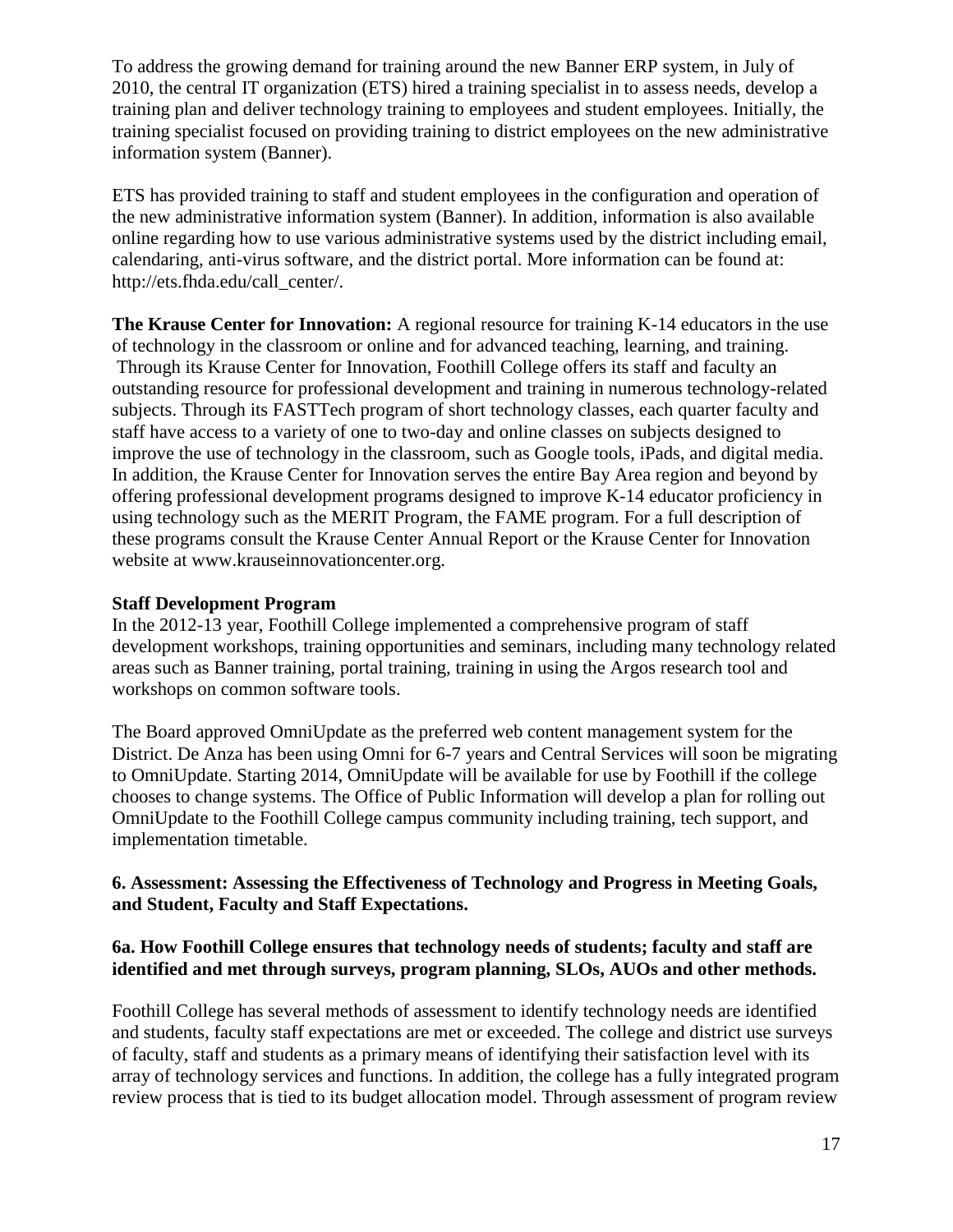and SLO data, the college can identify needs related to technology and also assess the progress and success of ongoing technology services and current implementations.

In addition, the college uses means such as Academic Division meetings, campus department meetings, academic and classified senate meetings, college Planning and Resource Council meetings (PaRC) and other informal forums to gather feedback and information on the deployment and effectiveness of technology at the campus. That feedback is channeled by managers, college governance leaders, faculty and staff, to the ETS leadership and to the college Tech Task Force for follow-up and review.

### **6b. Computing survey and how we use the information to prioritize resources and projects, identify areas of need and make improvements.**

Each year the ETS area conducts a survey of students, faculty and staff to gather data about how well we are meeting the needs campus wide. The survey provides specific data for informing the college about where its priorities should be in terms of funding technology projects and in determining immediate needs and long-term goals.

In addition to the annual survey, the college conducts other surveys, such as the 2010 Accreditation Survey, to gather data around technology and student, faculty and staff satisfaction. The accreditation survey provides data related to the areas in Standard III of the Guide to Evaluating Institutions titled "Technology Resources."

Other surveys administered to faculty and staff regarding technology include:

- Use of social media and cloud services for instruction
- Use of mobile devices
- Professional development needs
- ECAR
- OER use by faculty

The Educause Center for Applied Research's (ECAR) annual study of undergraduate students and information technology surveys students' about their experiences with technology and their relationship with digital technology in the classroom. The 2013 survey was administered during the winter quarter in February 2013. Email invitations were sent to a random sample of students who were aged 18 or older at De Anza College and Foothill College. Of the 7,423 De Anza students invited to participate in the survey, 394 completed the survey for a response rate of 5%. The response rate was similar at Foothill where 237 students out of 4,704 completed the survey.

### **7. Priorities and Positioning for the Future: A brief overview of current project priorities and how we position our college to meet the needs of the future.**

The District ETS and ETAC reviewed a Technology Project List, which detailed all the major projects that are either in process or requested of ETS. This document provided the basis for district-wide decision making and priority setting for technology projects. The Foothill Tech Task Force reviews the list and provides feedback to ETS as to which projects are most critical.

Foothill College tech issues under consideration by TTF for 2013-14 include:

• Role of Tech Task Force as a partner with campus community (e.g., transparency of computer refresh and campus tech decisions)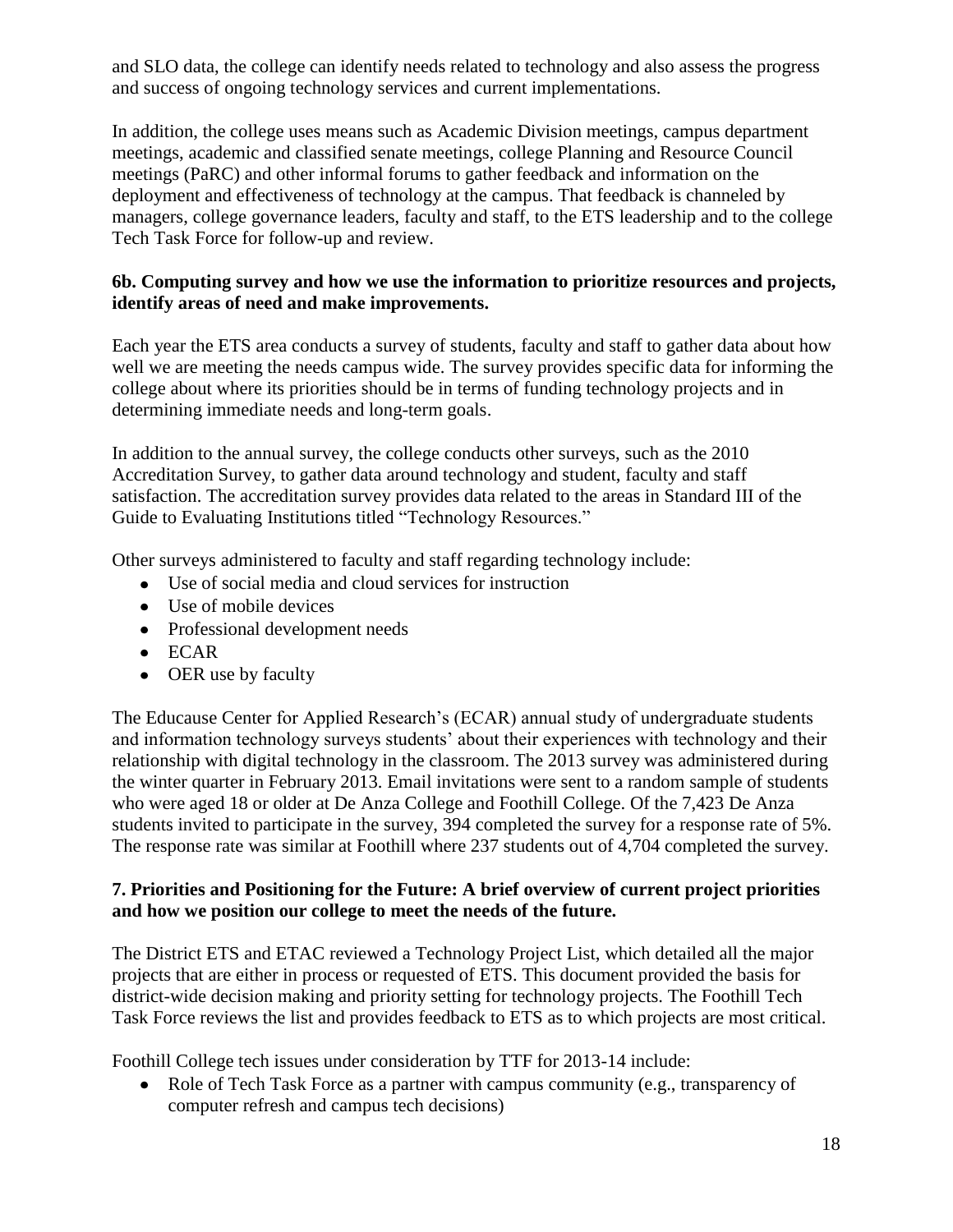- Clarification on the funding request process and how TTF coordinates with PaRC and OPC
- Technology training for faculty and staff (e.g., Turnitin, OmniUpdate, Course/Group Studio, Excel)
- Site licenses and volume discount purchasing for software
- Ed Tech Innovation
- Designation of centralized physical space, staffing, and other resources for experimental and/or pilot use of educational technology innovations;
- Planning for support of innovation and pilot projects that involve educational technology;
- Development of a streamlined planning process for innovative educational technology project purchases and implementation;
- Request for support via Program Reviews for designating and equipping an experimental classroom that has innovative educational technology hardware and software installed for trial use by faculty
- Tech hardware and software purchasing considerations such as total-cost-of-ownership and availability of staffing for tech support and training
- Data security training for faculty and staff

Issues under consideration by TTF for 2014-15 and beyond include:

- Foothill College website redesign; creation of a website advisory committee
- Digital submission of forms, data collection, and reporting
- $\bullet$  Data security (e.g., technology & training to encrypt desktops and laptop user data)
- Support efforts by District ETS to provide guidance and tech support to faculty and staff regarding computer back-up.
- File sharing and content storage
- Student course evaluation surveys (e.g., digitizing the process for on campus courses)
- Multimedia production equipment, facilities, and staffing
- Networked printing solution for faculty and staff
- Use and maintenance of smart classrooms

# **7a. Positioning for the future.**

The annual "Horizon Report" published by The New Media Consortium, identifies key trends in technology, issues to watch going forward and critical challenges for colleges to address (http://www.nmc.org/pdf/2013-horizon-higher-ed-shortlist.pdf). For instance, technologies that the 2013 report identifies as priorities for addressing in the next 1 to 5 years are flipped classrooms, mobile apps, and tablet computing, 3D printing. These technologies are already being employed at Foothill College.

Within the next 5 years, Foothill College technology needs may require the following -

- Increase the number of phone/laptop charging stations across campus and especially in classrooms;
- Outfit at least one classroom outfitted for use by faculty to experiment with technologyenhanced instruction techniques including lecture-capture capabilities (e.g., Wimba) with appropriate camera mount, lighting, acoustics, and room layout;
- Update multimedia classroom design standards to include improved lighting control and audio distribution;